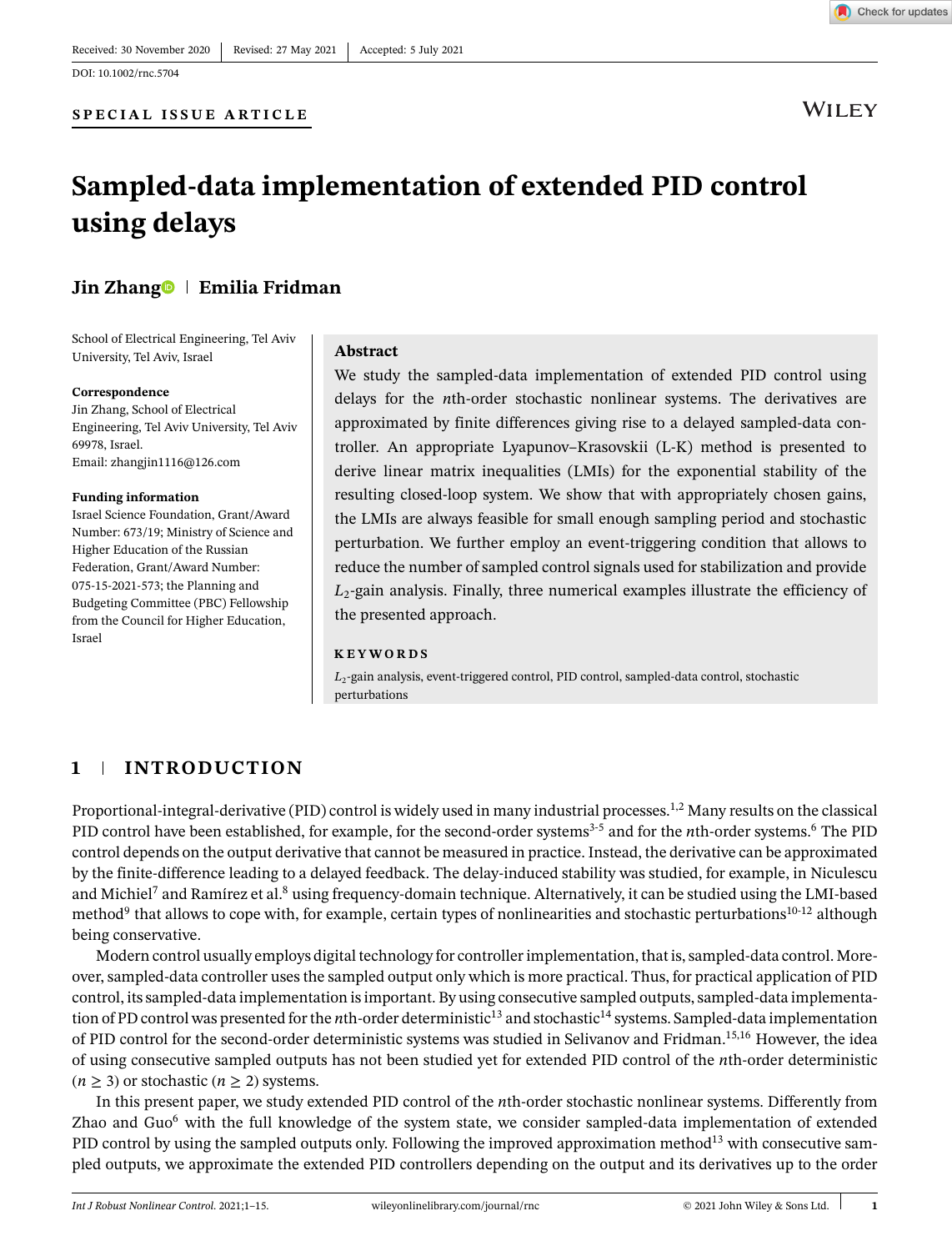*n* − 1 as delayed sampled-data controllers. Extension to PID control of the *n*th-order stochastic systems is far from being straightforward for the following reasons:

- (i) Comparatively to the models under the PD control<sup>13</sup> or the PID control,<sup>15,16</sup> we have additional errors to be compensated by employing additional terms in the corresponding Lyapunov functionals.
- (ii) The Lyapunov functionals of Selivanov and Fridman<sup>13,15,16</sup> are not applicable in the stochastic case. This is because a solution of a stochastic system does not have a derivative.12,14 Thus, we propose novel Lyapunov functionals depending on the deterministic and stochastic parts of the system that lead to LMI-based stability conditions.

We show that the LMIs are always feasible for small enough sampling period and stochastic perturbation if the extended PID controller that employs the full-state stabilizes the system. Moreover, we employ an event-triggering condition<sup>17-19</sup> that allows to reduce the number of sampled control signals used for stabilization and provide  $L_2$ -gain analysis. Finally, three numerical examples are presented to illustrate the efficiency of the presented approach.

# **1.1 Notations and useful inequalities**

Throughout this paper, N denotes the set of positive integers and  $\mathbb{N}_0 = \mathbb{N} \bigcup \{0\}$ , *I<sub>n</sub>* is the identity  $n \times n$  matrix, the superscript *T* stands for matrix transposition.  $\mathbb{R}^n$  denotes the *n* dimensional Euclidean space with Euclidean norm |  $\cdot$  |,  $\mathbb{R}^{n \times m}$  denotes the set of all  $n \times m$  real matrices with the induced matrix norm  $\|\cdot\|$ . Denote by diag{...} and col{...} block-diagonal matrix and block-column vector, respectively. *P >* 0 implies that *P* is a positive definite symmetric matrix.  $C^i$  is a class of *i* times continuously differentiable functions.

We now present some useful inequalities:

**Lemma 1.** (Extended Jensen's inequality<sup>20</sup>). Denote  $G = \int_b^a f(s)x(s)ds$ , where  $f : [a, b] \to \mathbb{R}$ ,  $x : [a, b] \to \mathbb{R}^n$  and the inte*gration concerned is well defined. Then for any*  $n \times n$  *matrix*  $R > 0$  *the following inequality holds:* 

$$
G^T RG \leq \int_b^a |f(s)| ds \int_b^a |f(s)| x^T(s) R x(s) ds.
$$

**Lemma 2.** (Exponential Wirtinger's inequality<sup>21</sup>). Let  $x(t)$ :  $(a, b) \to \mathbb{R}^n$  be absolutely continuous with  $\dot{x} \in L_2(a, b)$  and  $x(a) = 0$  *or*  $x(b) = 0$ *. Then the following inequality holds:* 

$$
\int_{b}^{a} e^{2\alpha t} x^{T}(s) W x(s) ds \le e^{2|\alpha|(b-a)} \frac{4(b-a)^{2}}{\pi^{2}} \int_{a}^{b} e^{2\alpha t} x^{T}(s) W \dot{x}(s) ds,
$$

*for any*  $\alpha \in \mathbb{R}$  *and*  $n \times n$  *matrix*  $W > 0$ .

# **2 EXTENDED PID CONTROL OF STOCHASTIC NONLINEAR SYSTEMS**

Let  $\{\Omega, \mathfrak{F}, \mathbf{P}\}\)$  be a probability space. A filtration is a family  $\{\mathfrak{F}_t, t \geq 0\}$  of nondecreasing sub- $\sigma$ -algebras of  $\mathfrak{F}$ , that is, *<sup>s</sup> ⊂ <sup>t</sup>* for *s < t* and **P**{⋅} be the probability of an event enclosed in the brackets. The mathematical expectation **E** of a random variable  $\xi = \xi(w)$  on the probability space { $\Omega$ ,  $\mathfrak{F}$ ,  $P$ } is defined as  $E\xi = \int_{\Omega} \xi(w) dP(w)$ . The scalar standard Wiener process (also called Brownian motion) is a stochastic process  $w(t)$  with normal distribution satisfying  $w(0) = 0$ ,  $E w(t) = 0$  $(t > 0)$  and  $\mathbf{E}w^2(t) = t (t > 0).^{22}$ 

Consider the *n*th-order stochastic nonlinear system

$$
dy^{(n)}(t) = \left[\sum_{i=0}^{n-1} a_i y^{(i)}(t) + bu(t) + g(t, y^{(0)}(t), \dots, y^{(n-1)}(t))\right] dt + \sum_{i=0}^{n-1} d_i y^{(i)}(t) dw(t).
$$
 (1)

Here  $y(t) = y^{(0)}(t) \in \mathbb{R}^p$  is the output,  $y^{(i)}(t)$   $(i = 1, ..., n - 1)$  is the *i*th derivative of  $y(t)$ ,  $a_i, d_i \in \mathbb{R}^{p \times p}$  and  $b \in \mathbb{R}^{p \times q}$  are constant matrices and  $g : \mathbb{R} \times \mathbb{R}^p \times \ldots \times \mathbb{R}^p \to \mathbb{R}^p$  is a locally Lipschitz continuous in arguments from the second to the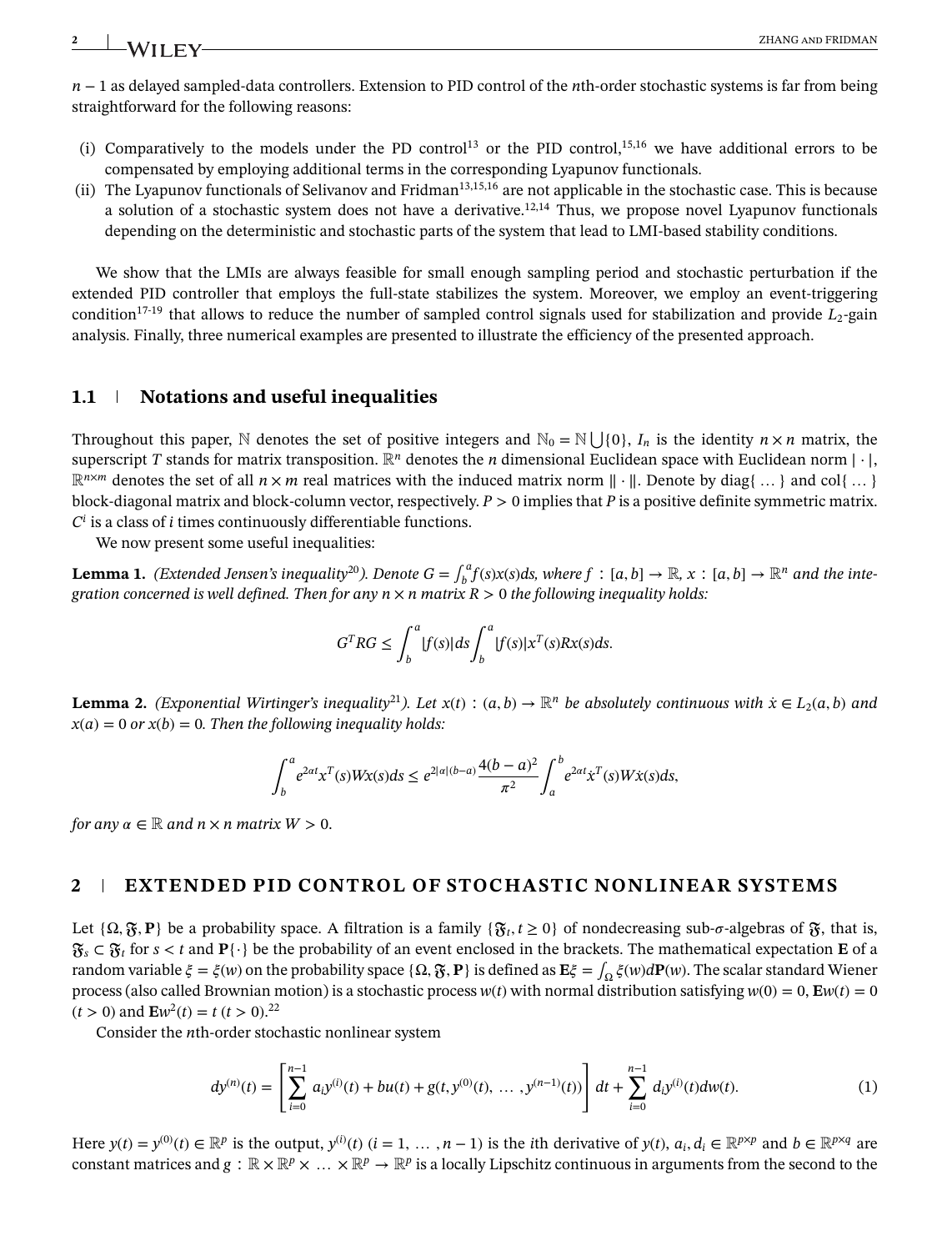last and satisfies for all  $t \geq 0$  the inequality

$$
|g(t, x_0, \ldots, x_{n-1})|^2 \le \sum_{i=0}^{n-1} x_i^T M_i x_i \quad \forall x_i \in \mathbb{R}^p, \quad i = 0, \ldots, n-1,
$$
 (2)

with some matrices  $0 < M_i \in \mathbb{R}^{p \times p}$  ( $i = 0, \ldots, n-1$ ).

In Zhao and Guo,<sup>6</sup> an extended PID controller was designed as follows

$$
u(t) = \left[ \overline{K}_P y(t) + \overline{K}_I \int_0^t y(s) ds + \sum_{i=1}^{n-1} \overline{K}_{D_i} y^{(i)}(t) \right],
$$
 (3)

where  $\overline{K}_P$ ,  $\overline{K}_I$ , and  $\overline{K}_{D_i} \in \mathbb{R}^{q \times p}$  (*i* = 1, ..., *n* − 1) are the controller gains. Differently from Zhao and Guo<sup>6</sup> with the full knowledge of the system state (i.e.,  $y^{(i)}(t)$ ,  $i = 0, ..., n-1$ ), we consider the output-feedback control, where  $y^{(i)}(t)$ ,  $i = 1, \ldots, n-1$  in (3) are not available. Moreover, for the practical implementation we assume that the output  $y(t)$  is available only at the discrete-time instants  $t_k = kh$ , where  $k \in \mathbb{N}_0$  and  $h > 0$  is the sampling period. As in Selivanov and Fridman,<sup>15</sup> we suggest the following approximations for  $t \in [t_k, t_{k+1}), k \in \mathbb{N}_0$ :

$$
y(t) = \bar{y}(t) \approx \bar{y}(t_k), \quad \int_0^t y(s)ds \approx \int_0^{t_k} \bar{y}(s)ds \approx h \sum_{j=0}^{k-1} \bar{y}(t_j), \quad y^{(i)}(t) \approx \bar{y}^{(i)}(t) \approx \bar{y}^{(i)}(t_k), \quad i = 1, ..., n-1,
$$
 (4)

where we used  $\int_0^{t_k} \overline{y}(s) ds = \sum_{j=0}^{k-1} \int_{t_j}^{t_{j+1}} \overline{y}(s) ds \approx \sum_{j=0}^{k-1} \int_{t_j}^{t_{j+1}} \overline{y}(t_j) ds = h \sum_{j=0}^{k-1} \overline{y}(t_j)$  for the approximation of the integral and applied the finite-difference method for  $\overline{y}^{(i)}(t_k)$  ( $i = 1, ..., n - 1$ ) with

$$
\overline{y}^{(i)}(t) = \frac{\overline{y}^{(i-1)}(t) - \overline{y}^{(i-1)}(t - h)}{h}, \quad i = 1, ..., n - 1, \quad \overline{y}^{(0)}(t) = \overline{y}(t) = y(t),
$$
\n(5)

and  $y(t) = y(0)$  for  $t < 0$ . It is clear that via (5) we can compute  $\overline{y}^{(1)}(t_k)$  (and thus,  $\overline{y}^{(i)}(t_k)$ ,  $i = 2, \ldots, n - 1$ ).

Thus, we design in this paper the following sampled-data controller

$$
u(t) = \overline{K}_{P}\overline{y}(t_{k}) + h\overline{K}_{I} \sum_{j=0}^{k-1} \overline{y}(t_{j}) + \sum_{i=1}^{n-1} \overline{K}_{D_{i}}\overline{y}^{(i)}(t_{k}), \quad t \in [t_{k}, t_{k+1}), \quad k \in \mathbb{N}_{0}.
$$
 (6)

In order to study the stability of system (1) under the sampled-data controller (6), we first present the approximation errors  $\bar{y}(t_k) - y(t)$  and  $\bar{y}^{(i)}(t_k) - y^{(i)}(t)$   $(i = 1, ..., n - 1)$ , where  $t \in [t_k, t_{k+1}), k \in \mathbb{N}_0$ , in a convenient form suitable for the later analysis via L-K functionals:

**Proposition 1.** If  $y \in C^i$  and  $y^{(i)}$  is absolutely continuous with  $i = 1, ..., n$ , then  $\overline{y}(t_k)$  and  $\overline{y}^{(i)}(t_k)$   $(i = 1, ..., n-1)$  defined *by* (5) satisfy for  $t \in [t_k, t_{k+1})$ ,  $k \in \mathbb{N}_0$ 

$$
\bar{y}(t_k) = y(t) - \int_{t_k}^t \dot{y}(s)ds,\tag{7}
$$

$$
\overline{y}^{(i)}(t_k) = y^{(i)}(t) - \int_{t-ih}^t \varphi_i(t-s) \dot{y}^{(i)}(s) ds - \int_{t_k}^t \dot{y}^{(i)}(s) ds, \quad i = 1, ..., n-1,
$$
\n(8)

*where*

$$
\varphi_1(v) = \frac{h - v}{h}, \quad v \in [0, h],
$$
  
\n
$$
\varphi_{i+1}(v) = \begin{cases}\n\frac{1}{h} \int_0^v \varphi_i(\lambda) d\lambda + \frac{h - v}{h}, & v \in [0, h] \\
\frac{1}{h} \int_{v - h}^v \varphi_i(\lambda) d\lambda, & v \in (h, ih). & i = 1, ..., n - 2. \\
\frac{1}{h} \int_{v - h}^{ih} \varphi_i(\lambda) d\lambda, & v \in [ih, ih + h],\n\end{cases}
$$
\n(9)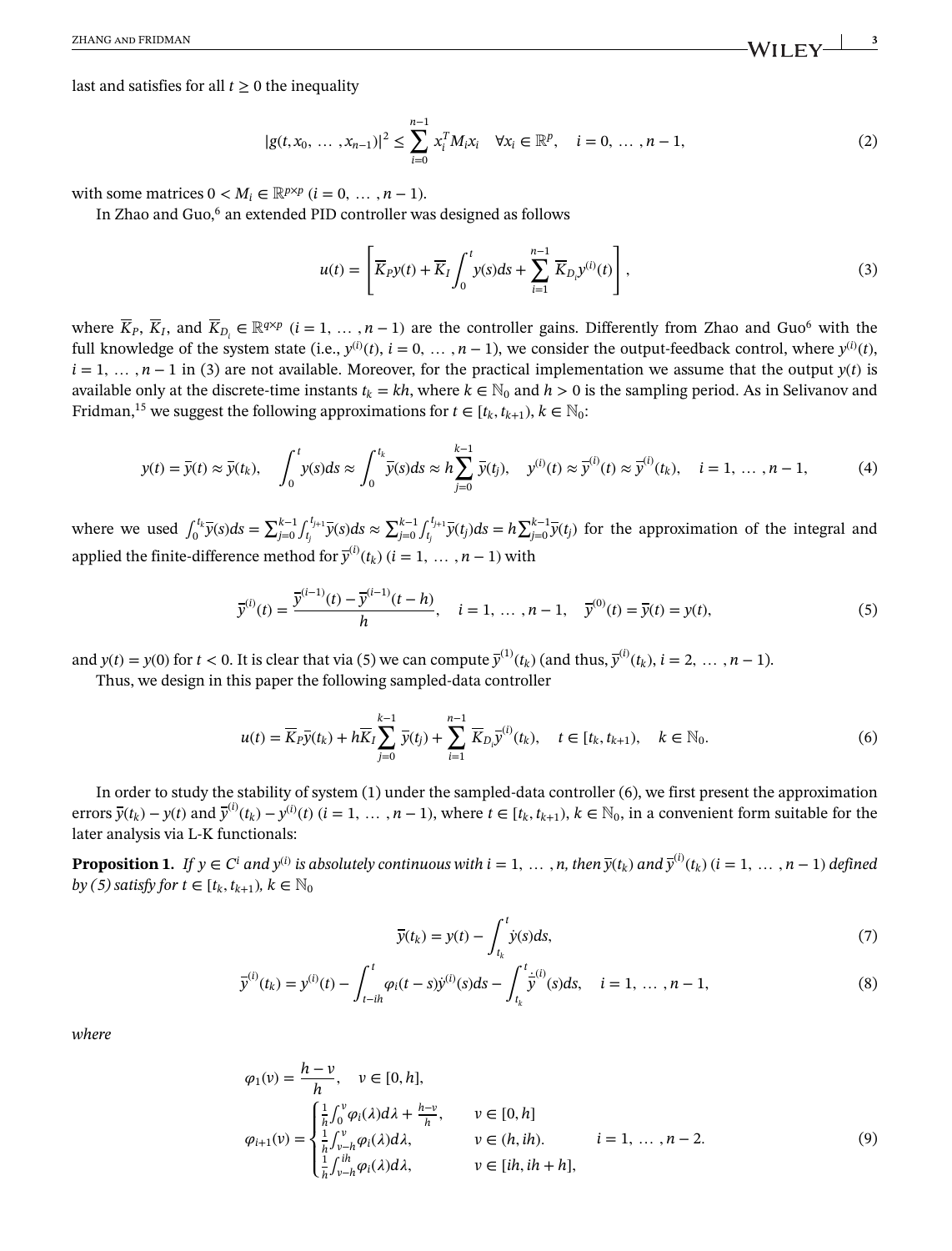*Proof.* We first introduce the errors due to the sampling:

$$
y(t_k) = y(t) - \int_{t_k}^t \dot{y}(s)ds, \quad \bar{y}^{(i)}(t_k) = \bar{y}^{(i)}(t) - \int_{t_k}^t \dot{\bar{y}}^{(i)}(s)ds, \quad i = 1, ..., n-1.
$$
 (10)

Taking into account  $y(t_k) = \overline{y}(t_k)$  in (4), together with the first equality in (10) we obtain (7). Then following arguments for the error  $\bar{y}^{(i)}(t) - y^{(i)}(t)$   $(i = 1, \ldots, n-1)$  in Proposition 1 of Selivanov and Fridman,<sup>13</sup> that is,

$$
\overline{y}^{(i)}(t) = y^{(i)}(t) - \int_{t-ih}^{t} \varphi_i(t-s) \dot{y}^{(i)}(s) ds, \quad i = 1, ..., n-1,
$$
\n(11)

where  $\varphi_i(\cdot)$  ( $i = 1, \ldots, n - 1$ ) are defined by (9), we arrive at (8).

The functions  $\varphi_i(\cdot)$  ( $i = 1, \ldots, n - 1$ ) have the following properties (see the proof in Selivanov and Fridman<sup>13</sup>):

**Proposition 2.** *The functions*  $\varphi_i(\cdot)$  ( $i = 1, ..., n - 1$ ) *in* (9) satisfy

1) 
$$
\varphi_i(0) = 1
$$
,  $\varphi_i(ih) = 0$ ; 2)  $0 \le \varphi_i(v) \le 1$ ; 3)  $\frac{d}{dv}\varphi_i(v) \in \left[-\frac{1}{h}, 0\right)$ ; 4)  $\int_0^{ih} \varphi_i(v) dv = \frac{ih}{2}$ . (12)

By noting that  $y(t_i) = \overline{y}(t_i)$  ( $j = 0, \ldots, k - 1$ ), via (7) and (8) the sampled-data controller (6) can be presented as

$$
u(t) = \overline{K}_P \left[ y(t) - \int_{t_k}^t \dot{y}(s) ds \right] + h \overline{K}_I \sum_{j=0}^{k-1} y(t_j) + \sum_{i=1}^{n-1} \overline{K}_{D_i} \left[ y^{(i)}(t) - \int_{t-ih}^t \varphi_i(t-s) \dot{y}^{(i)}(s) ds - \int_{t_k}^t \dot{y}^{(i)}(s) ds \right],
$$
  

$$
= Kx(t) + [\overline{K}_P, \overline{K}_I] \delta_0(t) + \sum_{i=1}^{n-1} \overline{K}_{D_i} (\delta_i(t) + \kappa_i(t)), \quad t \in [t_k, t_{k+1}), \quad k \in \mathbb{N}_0,
$$
 (13)

where

$$
x(t) = \text{col}\left\{y(t), y^{(1)}(t), \dots, y^{(n-1)}(t), (t - t_k)y(t_k) + h\sum_{j=0}^{k-1} y(t_j)\right\},
$$
  
\n
$$
K = [\overline{K}_p, \overline{K}_{D_1}, \dots, \overline{K}_{D_{n-1}}, \overline{K}_I], \quad \delta_0(t) = -\int_{t_k}^t \begin{bmatrix} H_0 \\ H_n \end{bmatrix} \dot{x}(s)ds,
$$
  
\n
$$
\delta_i(t) = -\int_{t_k}^t \dot{y}^{(i)}(s)ds, \quad \kappa_i(t) = -\int_{t-ih}^t \varphi_i(t - s)H_i\dot{x}(s)ds, \quad i = 1, \dots, n-1,
$$
  
\n
$$
H_i = [0_{p \times ip}, I_p, 0_{p \times (n-i)p}], \quad i = 0, \dots, n.
$$
\n(14)

Using  $(13)$  and  $(14)$ , the system  $(1)$ ,  $(6)$  has the form

$$
dx(t) = f(t)dt + Dx(t)dw(t), \quad t \in [t_k, t_{k+1}), \quad k \in \mathbb{N}_0,
$$
\n(15)

where

$$
f(t) = (A + BK)x(t) + A_1\delta_0(t) + \sum_{i=1}^{n-1} B\overline{K}_{D_i}(\delta_i(t) + \kappa_i(t)) + H_{n-1}^T g(t, H_0x(t), ..., H_{n-1}x(t)),
$$
  
\n
$$
A = \begin{bmatrix} 0 & I_p & 0 & \dots & 0 & 0 \\ 0 & 0 & I_p & \dots & 0 & 0 \\ \dots & \dots & \dots & \dots & \dots & \dots \\ 0 & 0 & 0 & \dots & I_p & 0 \\ 0 & 0 & 0 & \dots & I_p & 0 \\ a_0 & a_1 & a_2 & \dots & a_{n-1} & 0 \\ I_p & 0 & 0 & \dots & 0 & 0 \end{bmatrix}, \qquad A_1 = \begin{bmatrix} 0_{(n-1)p\times p} & 0_{(n-1)p\times p} \\ b\overline{K}_p & b\overline{K}_I \\ I_p & 0_{p\times p} \\ B = col\{0_{(n-1)p\times q}, b, 0_{p\times q}\}, \\ D = col\{0_{(n-1)p\times p}, \overline{D}, 0_{p\times p}\}, \\ \overline{D} = [d_0, ..., d_{n-1}, 0]. \end{bmatrix}, \qquad (16)
$$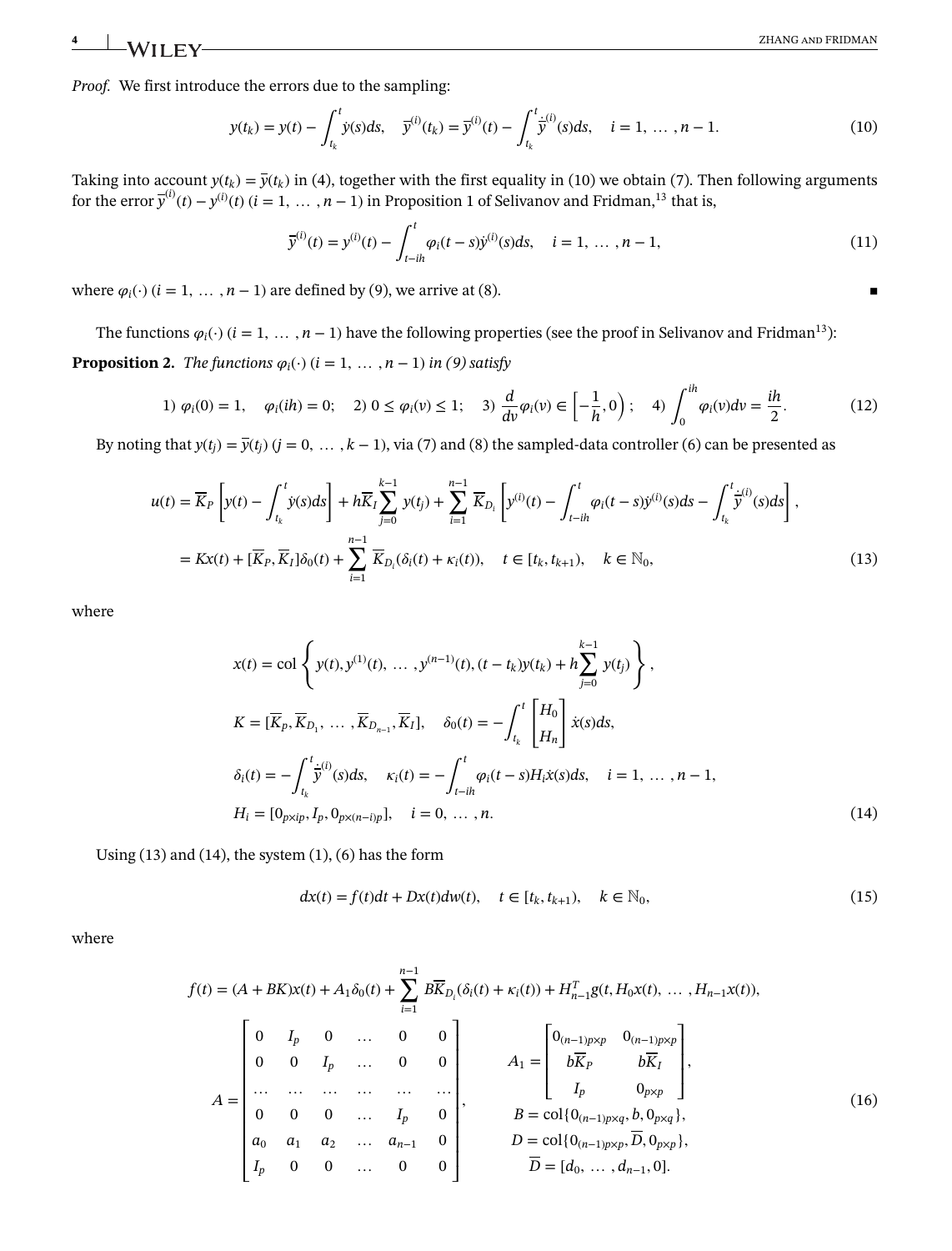*Remark* 1. In (15), we follow the transformation of Zhang and Fridman<sup>23</sup> that allowed to avoid an additional non-zero term  $y^{(n-1)}(t_k) - y^{(n-1)}(t) = -\int_{t_k}^t H_{n-1}f(s)ds - \Pi$  with  $\Pi = \int_{t_k}^t H_{n-1}Dx(s)dw(s)$ . Note that the term  $\Pi$  has to be compensated by additional terms in Lyapunov functional. Hence, the transformation in (15) (comparatively to Selivanov and Fridman<sup>15,16</sup>) significantly simplifies the analysis in the stochastic case.

Comparatively to the system model (see e.g.,  $(27)$  in Selivanov and Fridman<sup>13</sup>) under PD control, the system  $(15)$ includes additional term  $A_1\delta_0(t)$  (due to the additional I control) that will be compensated by the additional term  $V_{\delta_0}$ defined below (20). Note also that Lyapunov functional of Selivanov and Fridman13 depends on the *n*th-order derivative, and, thus, is not applicable in the stochastic case. This is because a solution of a stochastic system does not have a derivative.<sup>12,14</sup> We will present LMI conditions via novel Lyapunov functional that depends on the deterministic and stochastic parts of the system:

**Theorem 1.** *Consider the stochastic nonlinear system (1) under the sampled-data controller (6). Given*  $\overline{K}_P$ ,  $\overline{K}_I$ , and  $\overline{K}_{D}$  $(i = 1, \ldots, n-1)$  *let the extended PID controller* (3) exponentially stabilizes (1), where  $d_i = 0$  ( $i = 0, \ldots, n-1$ ) and  $g \equiv 0$ , *with a decay rate*  $\bar{\alpha} > 0$ .

(i) Given tuning parameters  $h > 0$ ,  $\alpha \in (0, \overline{\alpha})$  and  $p \times p$  matrices  $M_i$  ( $i = 0, \ldots, n-1$ ), let there exist  $(n+1)p \times (n+1)p$ matrix  $P > 0$ ,  $2p \times 2p$  matrix  $W_0 > 0$ ,  $p \times p$  matrices  $W_i > 0$ ,  $R_i > 0$  ( $i = 1, ..., n - 1$ ),  $Q > 0$ ,  $F_1 > 0$  and  $F_2 > 0$  and scalar  $\lambda > 0$  *that satisfy* 

$$
\Phi = \begin{bmatrix}\n\Phi_{11} & PA_1 & \Phi_{13} & \Phi_{14} & 0 & PH_{n-1}^T & h(A + BK)^T H_{n-1}^T \Xi & h[H_1^T, H_0^T] W_0 \\
\ast & -\frac{\pi^2}{4} e^{-2ah} W_0 & 0 & 0 & 0 & hA_1^T H_{n-1}^T \Xi & h[0, [I_p, 0]^T] W_0 \\
\ast & \ast & \Phi_{33} & 0 & 0 & 0 & h\Phi_{37} & 0 \\
\ast & \ast & \ast & \ast & -e^{-2a(n-1)h} (R_{n-1} + F_2) & 0 & 0 & 0 \\
\ast & \ast & \ast & \ast & \ast & -\lambda I_p & hH_{n-1} H_{n-1}^T \Xi & 0 \\
\ast & \ast & \ast & \ast & \ast & \ast & -\Xi & 0 \\
\ast & \ast & \ast & \ast & \ast & \ast & \ast & -W_0\n\end{bmatrix}\n\leq 0, \quad (17)
$$

*where*

$$
\Phi_{11} = P(A + BK) + (A + BK)^{T}P + 2\alpha P + \sum_{i=0}^{n-2} h^{2}e^{2\alpha i h}H_{i+1}^{T}W_{i}H_{i+1} + \sum_{i=1}^{n-2} \frac{(ih)^{2}}{4}H_{i+1}^{T}R_{i}H_{i+1}
$$
  
+  $D^{T}PD + \frac{(n-1)h}{2}D^{T}H_{n-1}^{T}(F_{1} + F_{2})H_{n-1}D + \lambda \sum_{i=0}^{n-1} H_{i}^{T}M_{i}H_{i},$   

$$
\Phi_{13} = \Phi_{14} = PB[\overline{K}_{D_{1}}, \dots, \overline{K}_{D_{n-1}}], \qquad \Phi_{33} = -\frac{\pi^{2}}{4}e^{-2\alpha h} \text{diag}\{W_{1}, \dots, W_{n-1}\},
$$
  

$$
\Phi_{44} = -\text{diag}\{e^{-2\alpha h}R_{1}, \dots, e^{-2\alpha(n-1)h}R_{n-1}\}, \qquad \Phi_{45} = [0, -e^{-2\alpha(n-1)h}R_{n-1}]^{T},
$$
  

$$
\Phi_{37} = \Phi_{47} = [\overline{K}_{D_{1}}, \dots, \overline{K}_{D_{n-1}}]^{T}B^{T}H_{n-1}^{T} \Xi, \qquad \Xi = \frac{(n-1)^{2}}{4}R_{n-1} + e^{2\alpha(n-1)h}Q,
$$
 (19)

*with A, B, A<sub>1</sub> and D given by (16), and K and H<sub>i</sub> (* $i = 0, \ldots, n$ *) given by (14). Then the sampled-data controller (6) exponentially mean-square stabilizes (1) with a decay rate*  $\alpha$ .

*(ii) Given any*  $\alpha \in (0, \overline{\alpha})$ , *LMI* (17) is always feasible for small enough  $h > 0$ , ||D|| and  $||M_i||$  ( $i = 0, \ldots, n - 1$ ) (meaning *that the sampled-data controller (6) exponentially mean-square stabilizes (1) with a decay rate*  $\alpha$ *).* 

*Proof.* (i) We consider the functional

$$
V = V_0 + V_{\delta_0} + \sum_{i=1}^{n-1} \left( V_{\delta_i} + V_{\bar{y}_i} + V_{\kappa_i} \right) + V_{\delta_n} + V_{F_1} + V_{F_2}, \tag{20}
$$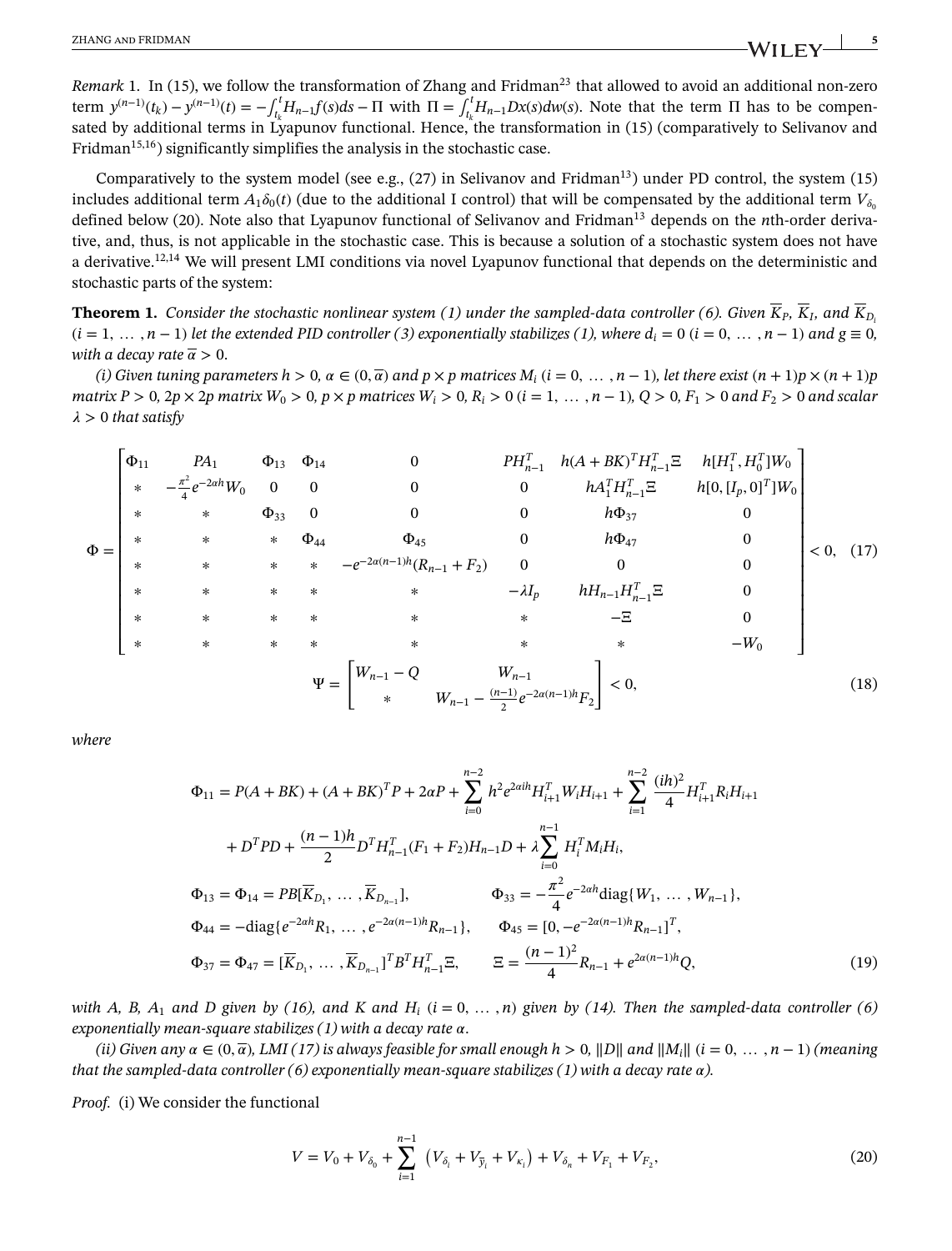### where

$$
V_{0}(x(t)) = x^{T}(t)Px(t),
$$
\n
$$
V_{\delta_{i}}(t, \dot{x}_{i}) = \begin{cases}\n\frac{1}{R^{2}} \int_{t_{k}^{i}}^{t} e^{-2\alpha(t-s)} \dot{x}^{T}(s) \begin{bmatrix} H_{0} \\ H_{n} \end{bmatrix}^{T} W_{0} \begin{bmatrix} H_{0} \\ H_{n} \end{bmatrix} \dot{x}(s) ds - \frac{\pi^{2}}{4} e^{-2\alpha h} \int_{t_{k}^{i}}^{t} e^{-2\alpha(t-s)} \delta_{0}^{T}(s) W_{0} \delta_{0}(s) ds, \quad i = 0, \\
\frac{1}{R^{2}} \int_{t_{k}^{i}}^{t} e^{-2\alpha(t-s)} \begin{bmatrix} \dot{y}^{(i)}(s) \end{bmatrix}^{T} W_{i} \begin{bmatrix} \dot{y}^{(i)}(s) \end{bmatrix} ds - \frac{\pi^{2}}{4} e^{-2\alpha h} \int_{t_{k}^{i}}^{t} e^{-2\alpha(t-s)} \delta_{i}^{T}(s) W_{i} \delta_{i}(s) ds, \quad i = 1, ..., n-1,
$$
\n
$$
V_{\overline{y}_{i}}(x_{t}) = h^{2} e^{2\alpha h} \int_{t-in}^{t} e^{-2\alpha(t-s)} \varphi_{i}(t-s) x^{T}(s) H_{i+1}^{T} W_{i} H_{i+1} x(s) ds, \quad i = 1, ..., n-2,
$$
\n
$$
V_{\overline{y}_{n-1}}(f_{t}) = h^{2} e^{2\alpha(n-1)h} \int_{t-(n-1)h}^{t} e^{-2\alpha(t-s)} \varphi_{n-1}(t-s) f^{T}(s) H_{n-1}^{T} Q H_{n-1} f(s) ds,
$$
\n
$$
V_{\kappa_{i}}(x_{t}) = \frac{ih}{2} \int_{t-in}^{t} e^{-2\alpha(t-s)} \varphi_{i}(t-s) x^{T}(s) H_{i+1}^{T} R_{i} H_{i+1} x(s) ds, \quad i = 1, ..., n-2,
$$
\n
$$
V_{\kappa_{n-1}}(f_{t}) = \frac{(n-1)h}{2} \int_{t-(n-1)h}^{t} e^{-2\alpha(t-s)} \varphi_{n-1}(t-s) f^{T}(s) H_{n-1
$$

with  $P > 0$ ,  $W_i > 0$   $(i = 0, ..., n - 1)$ ,  $R_i > 0$   $(i = 1, ..., n - 1)$ ,  $Q > 0$ ,  $F_1 > 0$ ,  $F_2 > 0$  and

$$
\phi_i(v) = \int_v^{ih} \varphi_i(\lambda) d\lambda, \quad i = 1, \ldots, n-1.
$$

Here  $x_t(\theta) = x(t + \theta)$ ,  $\theta \in [-h, 0]$ . Since  $\dot{\delta}_0(t) = -[H_0^T, H_n^T]^T \dot{x}(t)$ ,  $\delta_i(t) = -\dot{\dot{y}}^{(i)}(t)$   $(i = 1, ..., n - 1)$  and  $\delta_i(t_k) = 0$  $(i = 0, \ldots, n-1)$ , Lemma 2 implies  $V_{\delta_i} \ge 0$  for  $i = 0, \ldots, n-1$ . Due to  $\phi_i(\cdot) \ge 0$  and  $\phi_i(\cdot) \ge 0$  we have the positivity of functional  $V(t)$  in (20). Note that the terms  $V_{\delta_i}$  ( $i = 1, ..., n-1$ ),  $V_{\bar{y}_i}$  and  $V_{\kappa_i}$  ( $i = 1, ..., n-2$ ) are from Selivanov and Fridman,<sup>13</sup> whereas the novel terms  $V_{\bar{y}_{n-1}}$ ,  $V_{K_{n-1}}$ ,  $V_{F_1}$ , and  $V_{F_2}$  are stochastic extensions of Lyapunov functionals that depend on  $\dot{x}(t)$ .

Let *L* be the generator (see e.g., Shaikhet<sup>22</sup> and Mao<sup>24</sup>). We have along (15)

$$
LV_0 + 2\alpha V_0 = 2x^T(t)Pf(t) + x^T(t)D^TPDx(t) + 2\alpha x^T(t)Px(t).
$$
 (21)

Moreover, we have

$$
LV_{\delta_i} + 2\alpha V_{\delta_i} = \begin{cases} h^2 \dot{x}^T(t) \begin{bmatrix} H_0 \\ H_n \end{bmatrix}^T W_0 \begin{bmatrix} H_0 \\ H_n \end{bmatrix} \dot{x}(t) - \frac{\pi^2}{4} e^{-2\alpha h} \delta_0^T(t) W_0 \delta_0(t), & i = 0, \\ h^2 \left[ \dot{\bar{y}}^{(i)}(t) \right]^T W_i \left[ \dot{\bar{y}}^{(i)}(t) \right] - \frac{\pi^2}{4} e^{-2\alpha h} \delta_i^T(t) W_i \delta_i(t), & i = 1, ..., n-1. \end{cases}
$$
(22)

The terms  $V_{\bar{y}_i}$ ,  $i = 1, \ldots, n-2$  are introduced to compensate  $h^2$  $\overline{a}$ .<br>י *y* (*i*) (*t*) ]*T Wi*  $\overline{a}$ ֖֖֚֚֚֡֝֝֝֝  $\dot{\bar{y}}^{(i)}(t)$  $\overline{a}$ , *i* = 1*,* … *, n* − 2 in (22). By using Lemma 1, via (12) we have

$$
LV_{\bar{y}_i} + 2\alpha V_{\bar{y}_i} = h^2 e^{2\alpha i h} x^T(t) H_{i+1}^T W_i H_{i+1} x(t) - h^2 e^{2\alpha i h} \int_{t-ih}^t e^{-2\alpha(t-s)} \left[ \frac{d}{ds} \varphi_i(t-s) \right] x^T(s) H_{i+1}^T W_i H_{i+1} x(s) ds
$$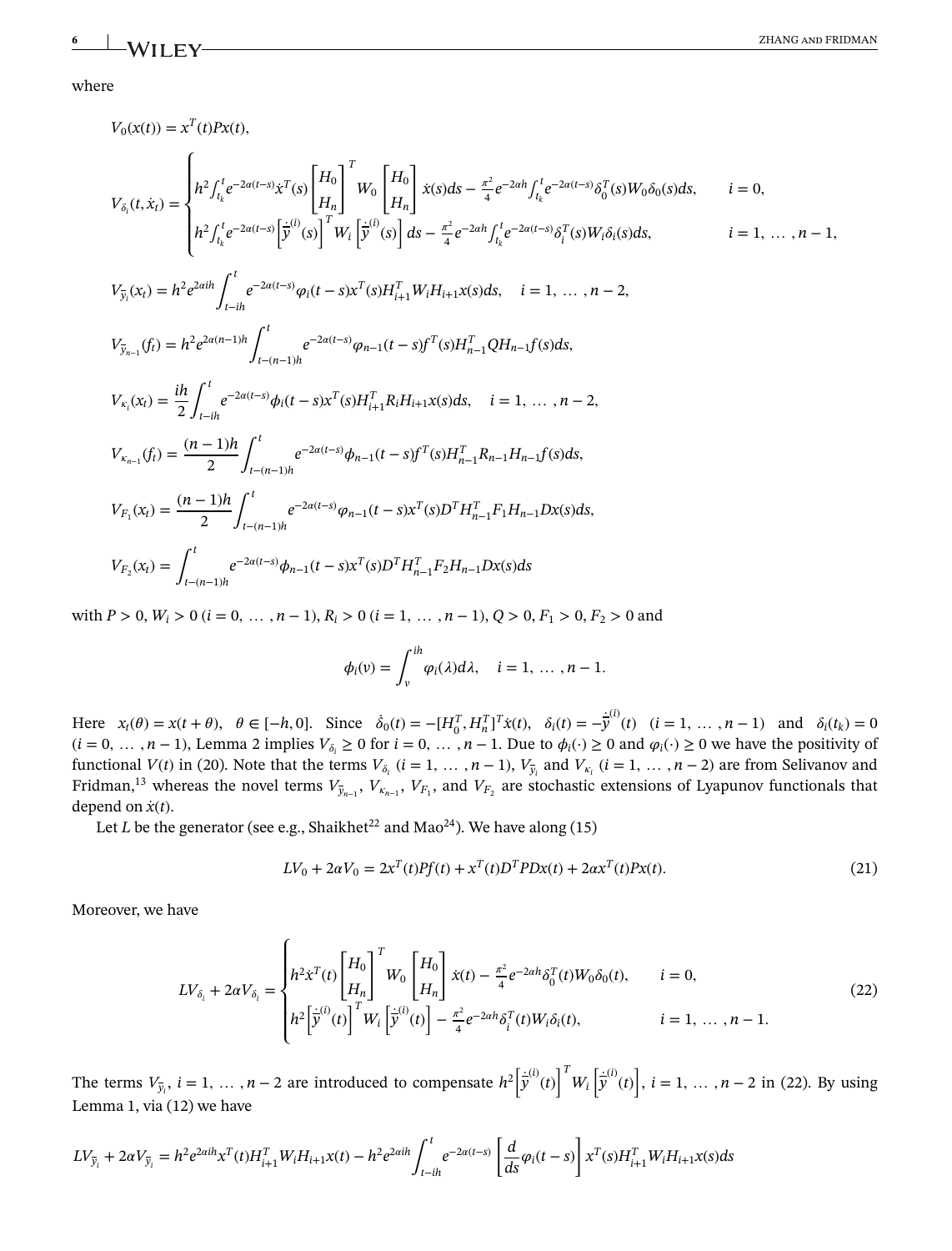$$
\leq h^2 e^{2\alpha i h} x^T(t) H_{i+1}^T W_i H_{i+1} x(t) - h^2 \Big( \int_{t-ih}^t d\varphi_i(t-s) \Big)^{-1} \int_{t-ih}^t \left[ \frac{d}{ds} \varphi_i(t-s) \right] x^T(s) H_{i+1}^T ds W_i \int_{t-ih}^t \left[ \frac{d}{ds} \varphi_i(t-s) \right] H_{i+1} x(s) ds, \quad i = 1, ..., n-2.
$$
\n(23)

From (8), it follows that

$$
\bar{y}^{(i)}(t) = y^{(i)}(t) - \int_{t-ih}^{t} \varphi_i(t-s) \dot{y}^{(i)}(s) ds, \quad i = 1, ..., n-1.
$$

Via (12) the latter implies

$$
\dot{\bar{y}}^{(i)}(t) = \int_{t-ih}^{t} \left[ \frac{d}{ds} \varphi_i(t-s) \right] \dot{y}^{(i)}(s) ds = \int_{t-ih}^{t} \left[ \frac{d}{ds} \varphi_i(t-s) \right] H_i \dot{x}(s) ds, \quad i = 1, ..., n-1.
$$
 (24)

Noting that  $\int_{t-in}^{t} d\varphi_i(t-s) = \varphi_i(0) - \varphi_i(ih) = 1$  and  $H_i\dot{x}(s) = H_{i+1}x(s)$   $(i = 0, ..., n-2)$ , from (23) and (24) we have

$$
LV_{\bar{y}_i} + 2\alpha V_{\bar{y}_i} \le h^2 e^{2\alpha i h} x^T(t) H_{i+1}^T W_i H_{i+1} x(t) - h^2 \left[\dot{\bar{y}}^{(i)}(t)\right]^T W_i \left[\dot{\bar{y}}^{(i)}(t)\right], \quad i = 1, ..., n-2.
$$
 (25)

Then the terms −*h*<sup>2</sup>  $\overline{a}$ ֖֖֖֧֡֓֓֓֓֓֓֓֓֓֓֓֓֓֓֓֓֓֓֓ *y* (*i*) (*t*) ]*T Wi*  $\overline{a}$ ֺ֖֖֖֖֖֖֧֧֧֧֚֚֚֚֚֚֚֚֚֚֚֚֚֚֚֚֚֚֚֚֚֚֚֚֚֚֚֝֓֝֓֞֓֝֓֞֓֞֓֞֓֞֓֞֓֞֓֝֓֞ *y* (*i*) (*t*)  $\overline{a}$  $(i = 1, \ldots, n - 2)$  in the above expression will cancel the positive term of  $LV_{\delta_i}$  +  $2\alpha V_{\delta_i}$  (*i* = 1, ... , *n* − 2). Note that the term  $\dot{\bar{y}}^{(i)}(t)$  with *i* = *n* − 1 in (24) has the following form:

$$
\dot{\bar{y}}^{(n-1)}(t) = \int_{t-(n-1)h}^{t} \left[ \frac{d}{ds} \varphi_{n-1}(t-s) \right] H_{n-1} \dot{x}(s) ds \stackrel{(15)}{=} \rho_1(t) + \rho_2(t), \tag{26}
$$

where

$$
\rho_1(t) = \int_{t-(n-1)h}^t \left[ \frac{d}{ds} \varphi_{n-1}(t-s) \right] H_{n-1}f(s)ds, \quad \rho_2(t) = \int_{t-(n-1)h}^t \left[ \frac{d}{ds} \varphi_{n-1}(t-s) \right] H_{n-1}Dx(s)dw(s).
$$

Thus

$$
LV_{\delta_{n-1}} + 2\alpha V_{\delta_{n-1}} \stackrel{(22)}{=} h^2[\rho_1(t) + \rho_2(t)]^T W_{n-1}[\rho_1(t) + \rho_2(t)] - \frac{\pi^2}{4} e^{-2\alpha h} \delta_{n-1}^T(t) W_{n-1} \delta_{n-1}(t).
$$
 (27)

To compensate  $\rho_1(t)$ , we employ the term  $V_{\bar{y}_{n-1}}$ , that is,

$$
LV_{\bar{y}_{n-1}} + 2\alpha V_{\bar{y}_{n-1}} = h^2 e^{2\alpha(n-1)h} f^T(t) H_{n-1}^T Q H_{n-1} f(t) - h^2 e^{2\alpha(n-1)h} \int_{t-(n-1)h}^t e^{-2\alpha(t-s)} \left[ \frac{d}{ds} \varphi_{n-1}(t-s) \right] f^T(s) H_{n-1}^T Q H_{n-1} f(s) ds
$$
  

$$
\leq h^2 e^{2\alpha(n-1)h} f^T(t) H_{n-1}^T Q H_{n-1} f(t) - h^2 \rho_1^T(t) Q \rho_1(t),
$$
 (28)

where we applied Lemma 1 with (12). Note that (12) implies

$$
\phi_i(0) = \int_0^{ih} \varphi_i(\lambda) d\lambda = \frac{ih}{2}, \quad \phi_i(ih) = 0, \quad i = 1, ..., n-1.
$$
 (29)

For the  $\rho_2(t)$ -term, by using Itô isometry (see, e.g., Shaikhet<sup>22</sup> and Mao<sup>24</sup>), via (12) we have for any  $p \times p$  matrix  $F_1 > 0$ 

$$
e^{-2\alpha(n-1)h}h\mathbf{E}\rho_2^T(t)F_1\rho_2(t) = e^{-2\alpha(n-1)h}h\mathbf{E}\int_{t-(n-1)h}^t \left[\frac{d}{ds}\varphi_{n-1}(t-s)\right]^2 x^T(s)D^T H_{n-1}^T F_1 H_{n-1}Dx(s)ds
$$
  

$$
\leq \mathbf{E}\int_{t-(n-1)h}^t e^{-2\alpha(t-s)}\left[\frac{d}{ds}\varphi_{n-1}(t-s)\right]x^T(s)D^T H_{n-1}^T F_1 H_{n-1}Dx(s)ds.
$$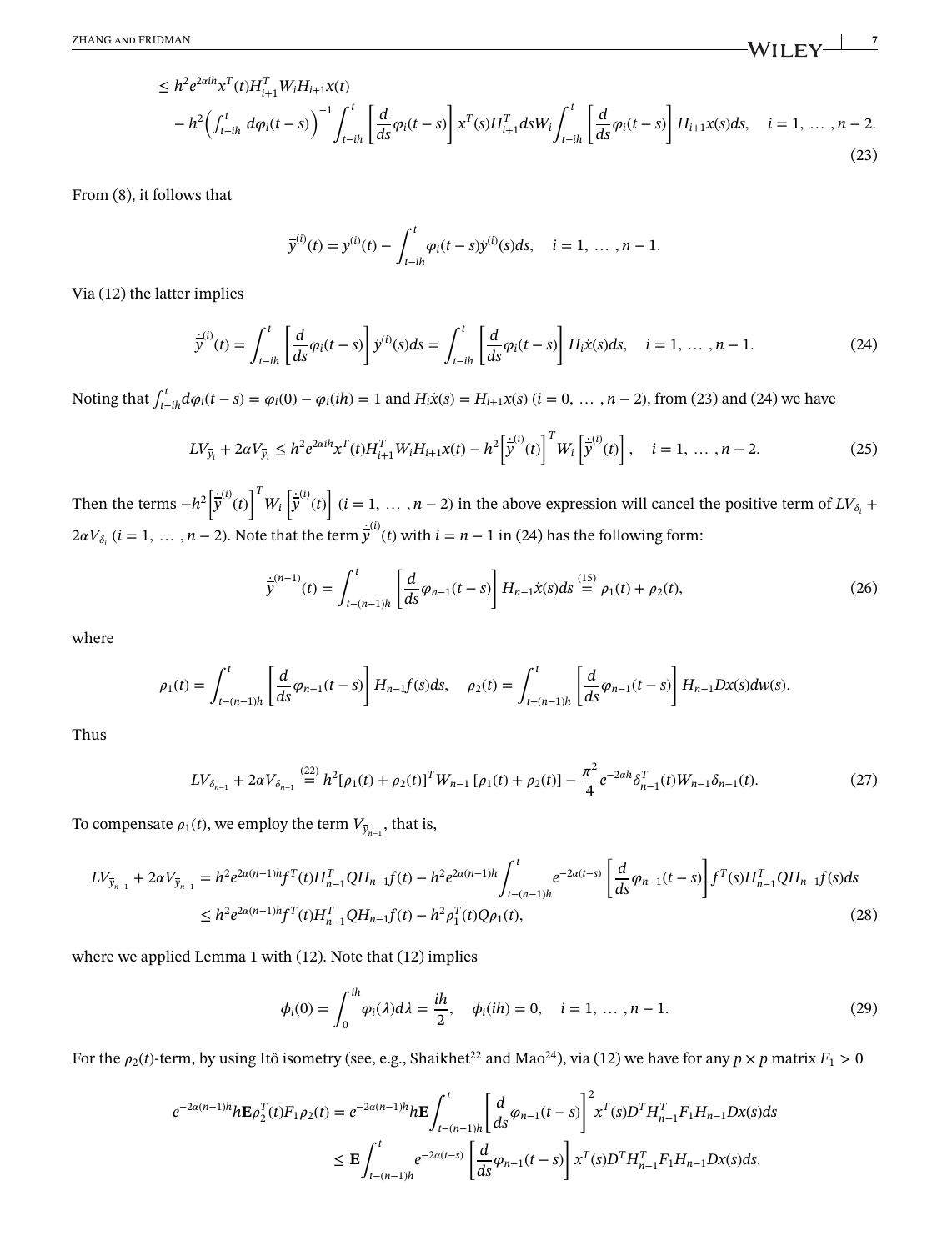The latter together with (29) leads to

$$
\mathbf{E}LV_{F_1} + 2\alpha \mathbf{E}V_{F_1} = \frac{(n-1)h}{2} \mathbf{E}x^{T}(t)D^{T}H_{n-1}^{T}F_1H_{n-1}Dx(t)
$$

$$
-\frac{(n-1)h}{2} \mathbf{E}\int_{t-(n-1)h}^{t} e^{-2\alpha(t-s)} \left[\frac{d}{ds}\varphi_{n-1}(t-s)\right]x^{T}(s)D^{T}H_{n-1}^{T}F_2H_{n-1}Dx(s)ds
$$

$$
\leq \frac{(n-1)h}{2} \mathbf{E}x^{T}(t)D^{T}H_{n-1}^{T}F_1H_{n-1}Dx(t) - \frac{(n-1)h^{2}}{2}e^{-2\alpha(n-1)h}\mathbf{E}\varphi_{2}^{T}(t)F_1\rho_{2}(t).
$$
(30)

By using Lemma 1, via (29) we have

$$
LV_{\kappa_i} + 2\alpha V_{\kappa_i} = \frac{(ih)^2}{4} x^T(t)H_{i+1}^T R_i H_{i+1}x(t) - \frac{ih}{2} \int_{t-ih}^t e^{-2\alpha(t-s)} \varphi_i(t-s) x^T(s)H_{i+1}^T R_i H_{i+1}x(s)ds
$$
  

$$
\leq \frac{(ih)^2}{4} x^T(t)H_{i+1}^T R_i H_{i+1}x(t) - e^{-2\alpha ih} \kappa_i^T(t)R_i \kappa_i(t), \quad i = 1, ..., n-2.
$$
 (31)

$$
LV_{\kappa_{n-1}} + 2\alpha V_{\kappa_{n-1}} \leq \frac{(n-1)^2 h^2}{4} f^T(t) H_{n-1}^T R_{n-1} H_{n-1} f(t)
$$
  

$$
-e^{-2\alpha(n-1)h} \left[ \int_{t-(n-1)h}^t \varphi_{n-1}(t-s) f^T(s) H_{n-1}^T ds \right]^T R_{n-1} \left[ \int_{t-(n-1)h}^t \varphi_{n-1}(t-s) H_{n-1} f(s) ds \right]
$$
  

$$
= \frac{(n-1)^2 h^2}{4} f^T(t) H_{n-1}^T R_{n-1} H_{n-1} f(t) - e^{-2\alpha(n-1)h} [\kappa_{n-1}(t) + \rho_3(t)]^T R_{n-1} [\kappa_{n-1}(t) + \rho_3(t)], \tag{32}
$$

where

$$
\rho_3(t) = \int_{t-(n-1)h}^t \varphi_{n-1}(t-s)H_{n-1}Dx(s)dw(s).
$$

To compensate  $\rho_3(t)$ , we employ the term  $V_{F_2}$  that leads to

$$
\mathbf{E}LV_{F_2} + 2\alpha \mathbf{E}V_{F_2} \leq \frac{(n-1)h}{2} \mathbf{E}x^{T}(t)D^{T}H_{n-1}^{T}F_{2}H_{n-1}Dx(t) - \int_{t-(n-1)h}^{t} e^{-2\alpha(t-s)}\varphi_{n-1}(t-s)x^{T}(s)D^{T}H_{n-1}^{T}F_{2}H_{n-1}Dx(s)ds
$$
  

$$
\leq \frac{(n-1)h}{2} \mathbf{E}x^{T}(t)D^{T}H_{n-1}^{T}F_{2}H_{n-1}Dx(t) - e^{-2\alpha(n-1)h} \mathbf{E}\rho_{3}^{T}(t)F_{2}\rho_{3}(t).
$$
 (33)

where we applied Itô isometry with (12). From (2), we have

$$
|g(t, H_0x(t), \dots, H_{n-1}x(t))|^2 \le \sum_{i=0}^{n-1} x^T(t)H_i^T M_i H_i x(t).
$$
 (34)

Hence, the following inequality holds:

$$
\lambda \left[ \sum_{i=0}^{n-1} x^{T}(t) H_{i}^{T} M_{i} H_{i} x(t) - |g(t, H_{0} x(t), ..., H_{n-1} x(t))|^{2} \right] \geq 0,
$$
\n(35)

for some constant  $\lambda > 0$ .

In view of (21), (22), (25), (27), (28), and (30)–(33), taking into account the relations  $H_0\dot{x}(t) = H_1x(t)$  and  $H_n\dot{x}(t) =$  $y(t_k) = H_0x(t) + [I_P, 0]\delta_0(t)$  and applying S-procedure with (35) we obtain

$$
\mathbf{E}LV + 2\alpha \mathbf{E}V \le \mathbf{E}\xi^{T}(t)\overline{\Phi}\xi(t) + h^{2}\mathbf{E}\eta^{T}(t)\Psi\eta(t) + h^{2}\mathbf{E}f^{T}(t)H_{n-1}^{T} \left[\frac{(n-1)^{2}}{4}R_{n-1} + e^{2\alpha(n-1)h}Q\right]H_{n-1}f(t) + h^{2}\mathbf{E}\left[H_{1}x(t)\right]^{T}W_{i}\left[H_{1}x(t)\right]^{T}W_{i}\left[H_{0}x(t) + [I_{P},0]\delta_{0}(t)\right]
$$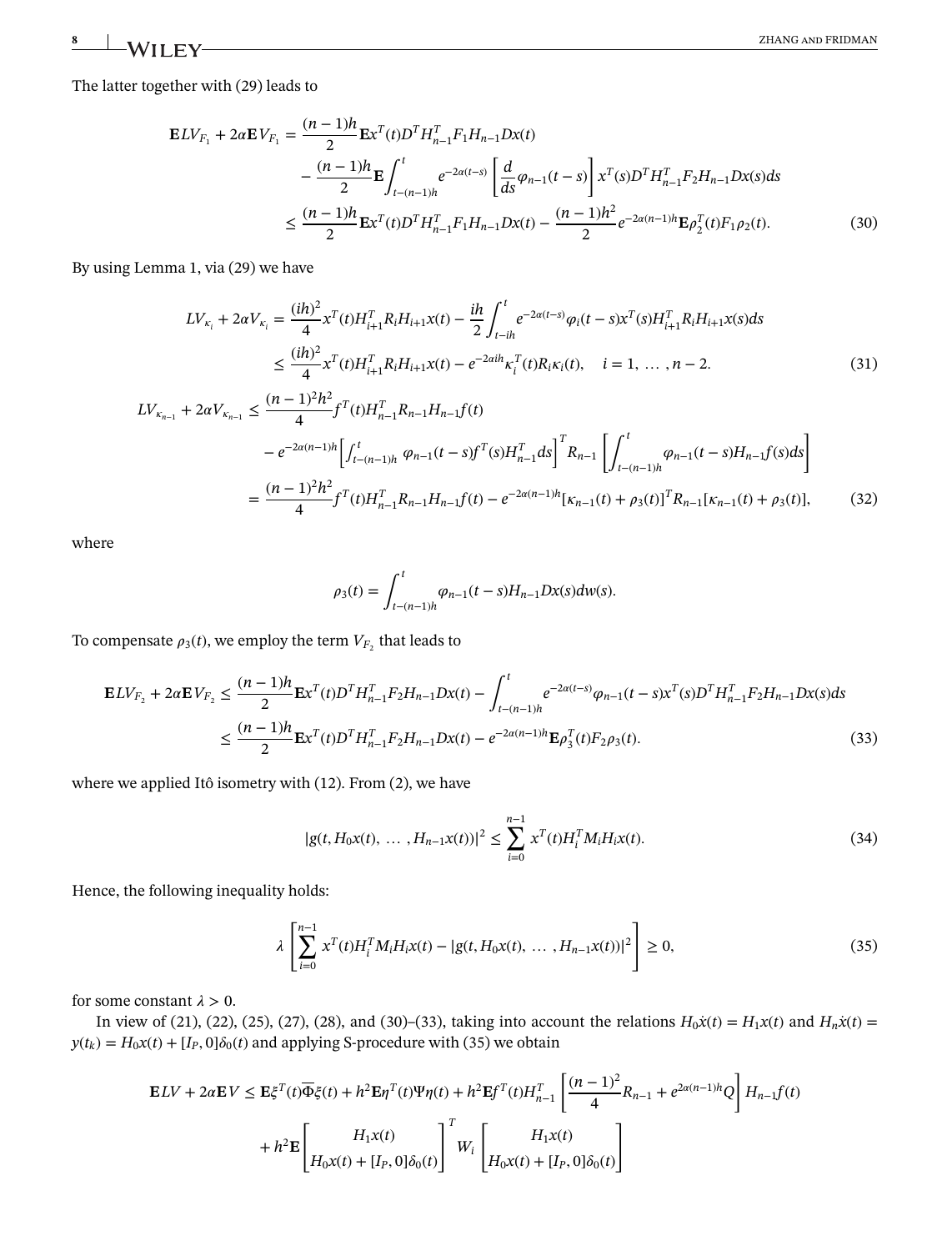$$
\leq \mathbf{E}\xi^{T}(t)\overline{\Phi}\xi(t) + h^{2}\mathbf{E}f^{T}(t)H_{n-1}^{T}\left[\frac{(n-1)^{2}}{4}R_{n-1} + e^{2\alpha(n-1)h}Q\right]H_{n-1}f(t) \n+ h^{2}\mathbf{E}\left[H_{1}x(t)\right]^{T}W_{i}\left[H_{0}x(t) + [I_{P},0]\delta_{0}(t)\right],
$$
\n(36)

where  $\overline{\Phi}$  is obtained from  $\Phi$  in (17) by taking away the last two block-columns and block-rows, Ψ is given by (18) and

$$
\xi(t) = \text{col}\{x(t), \delta_0(t), \dots, \delta_{n-1}(t), \kappa_1(t), \dots, \kappa_{n-1}(t), \rho_3(t), g(t, H_0 x(t), \dots, H_{n-1} x(t))\}, \quad \eta(t) = \text{col}\{\rho_1(t), \rho_2(t)\}.
$$
 (37)

Substituting (16) for *f*(*t*) and further applying Schur complement, we deduce that Φ *<* 0 given by (17) guarantees **E***LV* +  $2aE$ *V*  $\leq$  0 implying that the sampled-data controller (6) exponentially mean-square stabilizes (1) with a decay rate  $\alpha$ .

 $(ii)$  The system  $(1)$ ,  $(3)$  has the form

$$
dx_c(t) = [(A + BK)x_c(t) + H_{n-1}^T g(t, H_0x_c(t), ..., H_{n-1}x_c(t))] dt + Dx(t)dw(t),
$$
  
\n
$$
x_c(t) = \text{col}\left\{y(t), y^{(1)}(t), ..., y^{(n-1)}(t), \int_0^t y(s)ds\right\},
$$

where *A*, *B*, *D* are given by (16) and *K* is given by (14). If the PID controller (3) exponentially stabilizes (1), where  $g \equiv 0$ and  $d_i = 0$  ( $i = 0, \ldots, n-1$ ) (and thus,  $D = 0$ ), with a decay rate  $\overline{\alpha} > 0$ , then there exists  $0 < P \in \mathbb{R}^{(n+1)p \times (n+1)p}$  such that  $P(A + BK) + (A + BK)^T P + 2\alpha P < 0$  for any  $\alpha \in (0, \overline{\alpha})$ . Thus,

$$
P(A + BK) + (A + BK)^{T}P + 2\alpha P + D^{T}PD < 0,\tag{38}
$$

for small enough |D|. We choose in LMI (17)  $W_0 = \frac{1}{\sqrt{2}}$  $\frac{1}{h}I_{2p}, R_i = W_i = Q = F_1 = F_2 = \frac{1}{\sqrt{2}}$  $\frac{1}{h}I_p$  (*i* = 1, …, *n* − 1) and  $\lambda = \frac{1}{\sqrt{2}}$ *h* . Applying Schur complement,  $\overline{\Phi}$  < 0 is equivalent to

$$
P(A + BK) + (A + BK)^{T}P + 2\alpha P + D^{T}PD + \sqrt{h}(G_{1} + hG_{2}) + \frac{1}{\sqrt{h}}\sum_{i=0}^{n-1} H_{i}^{T}M_{i}H_{i} < 0,
$$
\n(39)

where

$$
G_{1} = (n-1)D^{T}H_{n-1}^{T}H_{n-1}D + \frac{4}{\pi^{2}}e^{2\alpha h}P[(A_{1} + B\overline{K}_{P})(A_{1} + B\overline{K}_{P})^{T} + \sum_{i=1}^{n-1}B\overline{K}_{D_{i}}\overline{K}_{D_{i}}^{T}B^{T} + B\overline{K}_{I}\overline{K}_{I}^{T}B^{T}]P
$$
  
+ 
$$
\sum_{i=1}^{n-2}e^{2ih}PB\overline{K}_{D_{i}}\overline{K}_{D_{i}}^{T}B^{T}P + 2e^{2(n-1)h}PB\overline{K}_{D_{n-1}}\overline{K}_{D_{n-1}}^{T}B^{T}P + PH_{n-1}^{T}H_{n-1}P,
$$
  

$$
G_{2} = \sum_{i=0}^{n-2} \left(e^{2\alpha ih} + \frac{i^{2}}{4}\right)H_{i+1}^{T}H_{i+1}.
$$

Inequality (38) implies (39) for small enough  $h > 0$  and  $||M_i||$  ( $i = 0, ..., n - 1$ ) since  $\sqrt{h}(G_1 + hG_2) \rightarrow 0$  and  $\frac{1}{\sqrt{2}}$ *h*  $\sum_{i=0}^{n-1} H_i^T M_i H_i = \sqrt{h} \sum_{i=0}^{n-1} H_i^T H_i \to 0$  for  $h \to 0$  where we choose, for example,  $M_i = h I_p$  ( $i = 0, ..., n-1$ ), implying the feasibility of  $\overline{\Phi}$  < 0 for small enough *h* > 0 and  $||M_i||$  (*i* = 0, ..., *n* − 1). Finally, applying Schur complement to the last two block-columns and block-rows of Φ given by (17), we find that Φ *<* 0 is feasible for small enough *h >* 0 if Φ *<* 0 is feasible. Thus, LMI (17) is always feasible for small enough  $h > 0$ ,  $||D||$  and  $||M_i||$  ( $i = 0, \ldots, n-1$ ).

For the deterministic case (i.e., the system (1) with  $d_i = 0$  ( $i = 0, \ldots, n-1$ )), we consider the functional  $\tilde{V}$  that is obtained from *V* in (20) by setting  $F_1 = F_2 = 0$  and changing  $f(s)$  and Q respectively as  $\dot{x}(s)$  and  $W_{n-1}$ . The latter includes additional terms  $V_{\delta_i}$ ,  $V_{\bar{y}_i}$ ,  $V_{\kappa_i}$  ( $i = 2, ..., n-1$ ) to compensate additional errors  $\delta_i(t)$  and  $\kappa_i(t)$  ( $i = 2, ..., n-1$ ) in (15) comparatively to Selivanov and Fridman.15,16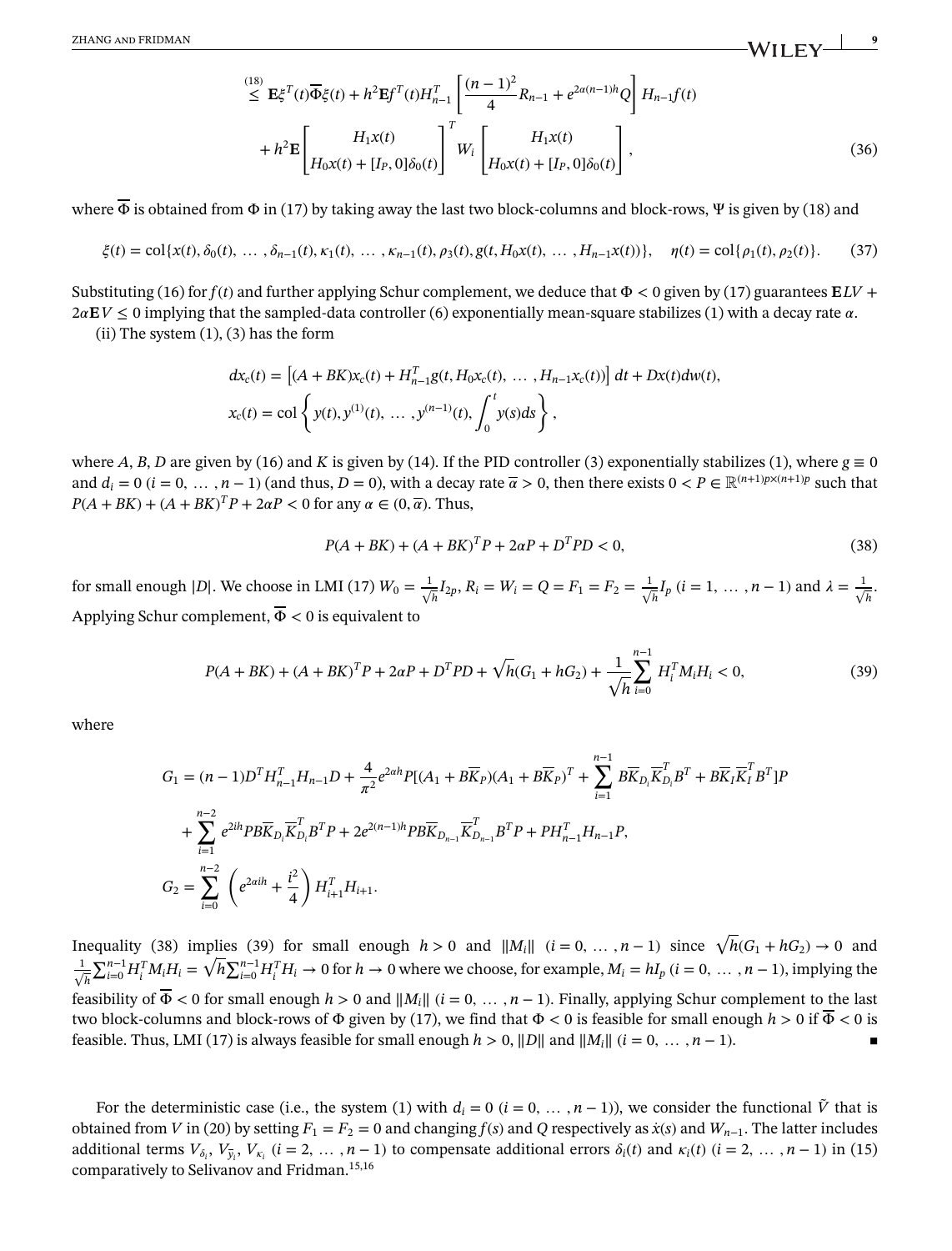**Corollary 1.** Consider the deterministic nonlinear system (1) with  $d_i = 0$  ( $i = 0, \ldots, n - 1$ ) under the sampled-data con*troller* (6). Given  $\overline{K}_P$ ,  $\overline{K}_I$  and  $\overline{K}_{D_i}$  (*i* = 1, ..., *n* − 1) *let the extended PID controller* (3) exponentially stabilizes (1), where  $d_i = 0$  ( $i = 0, \ldots, n - 1$ ) and  $g \equiv 0$ , with a decay rate  $\overline{\alpha} > 0$ .

(i) Given tuning parameters  $h > 0$ ,  $\alpha \in (0, \overline{\alpha})$  and  $p \times p$  matrices  $M_i$  ( $i = 0, \ldots, n-1$ ), let there exist  $(n+1)p \times (n+1)p$ matrix  $P > 0$ ,  $2p \times 2p$  matrices  $W_0 > 0$  and  $p \times p$  matrices  $W_i > 0$  and  $R_i > 0$  ( $i = 1, ..., n - 1$ ) and scalar  $\lambda > 0$  that satisfy

$$
\tilde{\Phi} < 0,\tag{40}
$$

*where*  $\tilde{\Phi}$  *is obtained from*  $\Phi$  *in* (17) by setting  $D = 0$ ,  $F_1 = F_2 = 0$ ,  $Q = W_{n-1}$  and and taking away the fifth block-column and *block-row. Then the sampled-data controller (6) exponentially stabilizes (1), where*  $d_i = 0$  *(* $i = 0, \ldots, n - 1$ *), with a decay rate*  $\alpha$ .

*(ii)* Given any  $\alpha \in (0, \overline{\alpha})$ , LMI (40) is always feasible for small enough  $h > 0$  and  $||M_i||$  ( $i = 0, \ldots, n - 1$ ) *(meaning that the sampled-data controller (6) exponentially stabilizes (1), where*  $d_i = 0$  *(* $i = 0, \ldots, n-1$ *), with a decay rate*  $\alpha$ *).* 

*Remark* 2. Note that less conservative integral inequalities were introduced e.g. in Seuret et al.<sup>25,26</sup> to improve the results via LMIs. However, the LMIs of Seuret et al.25,26 cannot be guaranteed to be always feasible. By contrast, we provide in (ii) of Theorem 1 and Corollary 1 (and Theorems 2 and 3 below) the feasibility guarantee of LMIs which were obtained by using Jensen's and Wirtinger's inequalities.

# **3 EVENT-TRIGGERED PID CONTROL**

Event-triggered control allows to reduce the number of signals transmitted through a communication network (see e.g., Tabuada,<sup>17</sup> Yue et al.,<sup>18</sup> and Heemels et al.<sup>19</sup>). The idea is to transmit the signal only when it satisfies some preselected event-triggering condition. For simplicity we here introduce an event-triggering condition with respect to the control signals:<sup>15</sup>

$$
[u(t_k) - \hat{u}_{k-1}]^T \Theta [u(t_k) - \hat{u}_{k-1}] > \sigma u^T(t_k) \Theta u(t_k),
$$
\n(41)

where  $\sigma \in [0,1)$  and  $0 < \Theta \in \mathbb{R}^{q \times q}$  are the event-triggering parameters,  $u(t_k)$  is from (6) and  $\hat{u}_{k-1}$  denotes the last transmitted control signal. Thus,  $\hat{u}_0 = u(t_0)$  and

$$
\hat{u}_k = \begin{cases} u(t_k), & \text{if (41) is true,} \\ \hat{u}_{k-1}, & \text{if (41) is false.} \end{cases}
$$
\n(42)

Hence, the system (1) becomes

$$
dy^{(n)}(t) = \left[\sum_{i=0}^{n-1} a_i y^{(i)}(t) + b\hat{u}_k + g(t, y^{(0)}(t), \dots, y^{(n-1)}(t))\right] dt + \sum_{i=0}^{n-1} d_i y^{(i)}(t) dw(t), \quad t \in [t_k, t_{k+1}), \quad k \in \mathbb{N}_0,
$$
 (43)

with  $\hat{u}_k$  given by (42). Introduce the event-triggering error

$$
e_k = \hat{u}_k - u(t_k). \tag{44}
$$

Then following the modeling in the previous section, the system (43) under the event-triggered PID control (3), (41), (42) can be presented as (cf. (15))

$$
dx(t) = [f(t) + Be_k]dt + Dx(t)dw(t), \quad t \in [t_k, t_{k+1}), \quad k \in \mathbb{N}_0.
$$
 (45)

**Theorem 2.** *Consider the stochastic nonlinear system (1) under the event-triggered PID controller (6), (41), (42). Given*  $\overline{K}_P$ ,  $\overline{K}_I$  and  $\overline{K}_{D_i}$  (*i* = 1, … , *n* − 1) let the extended PID controller (3) exponentially stabilizes (1), where g  $\equiv$  0 and  $d_i$  = 0  $(i = 0, \ldots, n-1)$ , with a decay rate  $\overline{\alpha} > 0$ .

(i) Given tuning parameters  $h > 0$ ,  $\alpha \in (0, \overline{\alpha})$ ,  $\sigma \in [0, 1)$  and  $p \times p$  matrices  $M_i$  ( $i = 0, \ldots, n - 1$ ), let there exist  $(n + 1)p \times p$  $(n + 1)p$  matrix  $P > 0$ ,  $2p \times 2p$  matrices  $W_0 > 0$ ,  $p \times p$  matrices  $W_i > 0$ ,  $R_i > 0$   $(i = 1, ..., n - 1)$ ,  $Q > 0$ ,  $F_1 > 0$  and  $F_2 > 0$ ,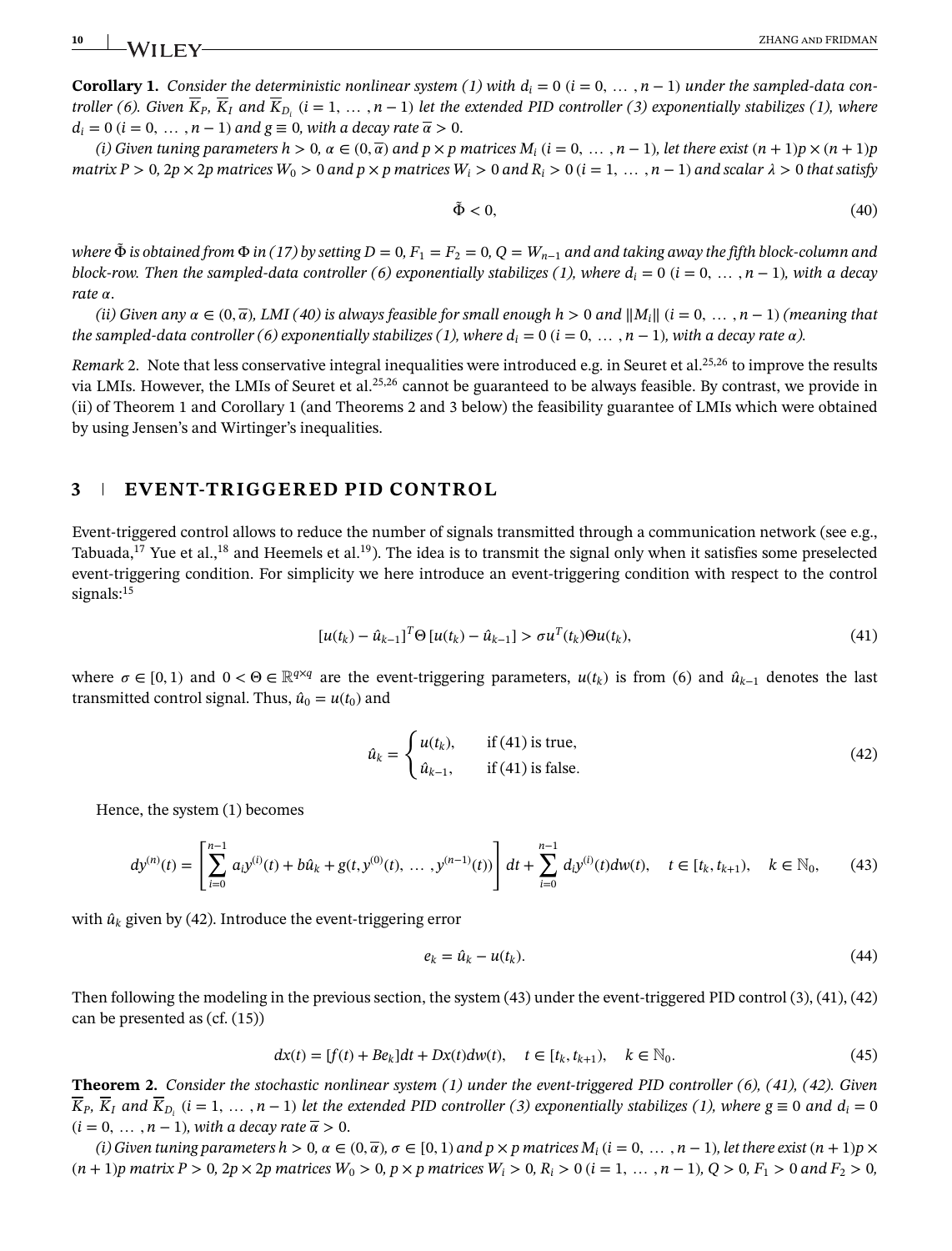### $q \times q$  *matrix*  $\Theta > 0$  *and scalar*  $\lambda > 0$  *that satisfy* (18) *and*

$$
\Phi_e = \begin{bmatrix}\nPB & \sigma K^T \Theta \\
0 & \sigma [\bar{K}_P, \bar{K}_I]^T \Theta \\
0 & \sigma [\bar{K}_{D_1}, \dots, \bar{K}_{D_{n-1}}]^T \Theta \\
0 & \sigma [\bar{K}_{D_1}, \dots, \bar{K}_{D_{n-1}}]^T \Theta \\
0 & 0 & 0 \\
0 & 0 & 0 \\
h \Xi H_{n-1} B & 0 & 0 \\
0 & 0 & 0 & 0 \\
0 & 0 & 0 & 0 \\
0 & \phi & 0 & 0 \\
0 & \phi & 0 & 0 \\
0 & \phi & 0 & 0 \\
0 & \phi & 0 & 0 \\
0 & \phi & 0 & 0 \\
0 & \phi & 0 & 0 \\
0 & \phi & 0 & 0 \\
0 & \phi & 0 & 0 \\
0 & \phi & 0 & 0 \\
0 & \phi & 0 & 0 \\
0 & \phi & 0 & 0 \\
0 & \phi & 0 & 0 \\
0 & \phi & 0 & 0 \\
0 & \phi & 0 & 0 \\
0 & \phi & 0 & 0 \\
0 & \phi & 0 & 0 \\
0 & \phi & 0 & 0 \\
0 & \phi & 0 & 0 \\
0 & \phi & 0 & 0 \\
0 & \phi & 0 & 0 \\
0 & \phi & 0 & 0 \\
0 & \phi & 0 & 0 \\
0 & \phi & 0 & 0 \\
0 & \phi & 0 & 0 \\
0 & \phi & 0 & 0 \\
0 & \phi & 0 & 0 \\
0 & \phi & 0 & 0 \\
0 & \phi & 0 & 0 \\
0 & \phi & 0 & 0 \\
0 & \phi & 0 & 0 \\
0 & \phi & 0 & 0 \\
0 & \phi & 0 & 0 \\
0 & \phi & 0 & 0 \\
0 & \phi & 0 & 0 \\
0 & \phi & 0 & 0 \\
0 & \phi & 0 & 0 \\
0 & \phi & 0 & 0 \\
0 & \phi & 0 & 0 \\
0 & \phi & 0 & 0 \\
0 & \phi & 0 & 0 \\
0 & \phi & 0 & 0 \\
0 & \phi & 0 & 0 \\
0 & \phi & 0 & 0 \\
0 & \phi & 0 & 0 \\
0 & \phi & 0 & 0 \\
0 & \phi & 0 & 0 \\
0 & \phi & 0 & 0 \\
0 & \phi & 0 & 0 \\
0 & \phi & 0 & 0 \\
0 & \phi & 0 & 0 \\
0 & \phi & 0 & 0 \\
0 & \phi & 0 & 0 \\
0 & \phi & 0 & 0 \\
0 & \phi & 0 & 0 \\
0 & \phi
$$

*where*  $\Phi$  *and*  $\Xi$  *are respectively given by (17) and (19), K and*  $H_{n-1}$  *are given by (14) and B is given by (16). Then the event-triggered PID controller (6), (41), (42) exponentially mean-square stabilizes (1) with a decay rate*  $\alpha$ .

*(ii) Given any*  $\alpha \in (0, \overline{\alpha})$ , *LMI* (46) is always feasible for small enough  $h > 0$ ,  $\sigma \in (0, 1)$ ,  $||D||$  and  $||M_i||$  ( $i = 0, \ldots, n - 1$ ) *(meaning that the event-triggered PID controller (6), (41), (42) exponentially mean-square stabilizes (1) with a decay rate ).*

*Proof.* (i) Using the triggering error (44), the event-triggering condition (41), (42) guarantees

$$
0 \le \sigma u^{T}(t_{k})\Theta u(t_{k}) - e_{k}^{T}\Theta e_{k}.
$$
\n(47)

Consider the functional *V* from (20) with  $f(t)$  changed by  $f(t) + Be_k$ . Following the proof of item (i) of Theorem 1, along (45) we have (cf. (36))

$$
\mathbf{E}LV + 2\alpha \mathbf{E}V \stackrel{(47)}{\leq} \mathbf{E}LV + 2\alpha \mathbf{E}V + \sigma \mathbf{E}u^{T}(t_{k})\Theta u(t_{k}) - \mathbf{E}e_{k}^{T}\Theta e_{k}
$$
\n
$$
\leq \mathbf{E}\xi_{e}^{T}(t)\overline{\Phi}_{e}\xi_{e}(t) + h^{2}\mathbf{E}(f(t) + Be_{k})^{T}H_{n-1}^{T}\left[\frac{(n-1)^{2}}{4}R_{n-1} + e^{2\alpha(n-1)h}Q\right]H_{n-1}(f(t) + Be_{k}) + h^{2}\mathbf{E}\left[H_{1}x(t)\right] + \mathbf{E}e_{k}\left[H_{1}x(t)\right]^{T}W_{i}\left[H_{0}x(t) + [I_{P}, 0]\delta_{0}(t)\right] + \sigma \mathbf{E}u^{T}(t_{k})\Omega u(t_{k}), \tag{48}
$$

where  $\xi_e(t) = \text{col}\{\xi(t), e_k\}$  with  $\xi(t)$  given by (37),  $\overline{\Phi}_e$  is obtained from  $\Phi_e$  in (46) by taking away the *i*- and *j*-blocks with  $i \in \{7, 8, 10\}$  or  $j \in \{7, 8, 10\}$ . Substituting (13) and (16), respectively, for  $u(t_k)$  and  $f(t)$  and further applying Schur complement, we find that  $\Phi_e < 0$  given by (46) guarantees  $E L V + 2 \alpha E V \le 0$  implying that the event-triggered PID controller  $(6)$ , (41), (42) exponentially mean-square stabilizes (1) with a decay rate  $\alpha$ .

(ii) The proof of (ii) is similar to (ii) of Theorem 1.

*Remark* 3. To select the tuning parameters *h*,  $\alpha$ ,  $\sigma$ ,  $M_i$  and  $d_i$  ( $i = 0, \ldots, n - 1$ ) we suggest the following algorithm: choose  $\overline{K}_P$ ,  $\overline{K}_I$  and  $\overline{K}_{D_i}$  (*i* = 1, ..., *n* − 1) via pole-placement such that the extended PID controller (1) exponentially stabilizes (13), where  $g \equiv 0$  and  $d_i = 0$  ( $i = 0, \ldots, n - 1$ ), with a decay rate  $\bar{\alpha} > 0$ . By solving the LMIs with  $M_i = 0, d_i = 0$  $(i = 0, \ldots, n-1)$ ,  $\sigma = 0$  and small enough  $h > 0$ , we find a critical maximal value of  $\alpha$  as  $\alpha^* < \overline{\alpha}$ . Then, by choosing  $\alpha \in [0, \alpha^*]$  with  $M_i = 0, d_i = 0$  ( $i = 0, \ldots, n-1$ ) and small enough  $h > 0$ , we find a critical maximum value of  $\sigma$  as  $\sigma^*$ . The same is done for  $M_i$ ,  $d_i$  ( $i = 0, \ldots, n - 1$ ) that leads to critical maximum values of  $M_i$ ,  $d_i$  ( $i = 0, \ldots, n - 1$ ), respectively, as  $M_i^*, d_i^*$  ( $i = 0, \ldots, n-1$ ). Then for  $\alpha \in [0, \alpha^*]$ ,  $\sigma \in [0, \sigma^*]$ ,  $M_i \in [0, M_i^*]$  and  $d_i \in [0, d_i^*]$  ( $i = 0, \ldots, n-1$ ), we can obtain a critical maximal value of  $h = h^*$  such that for  $h > h^*$  the LMI becomes unfeasible.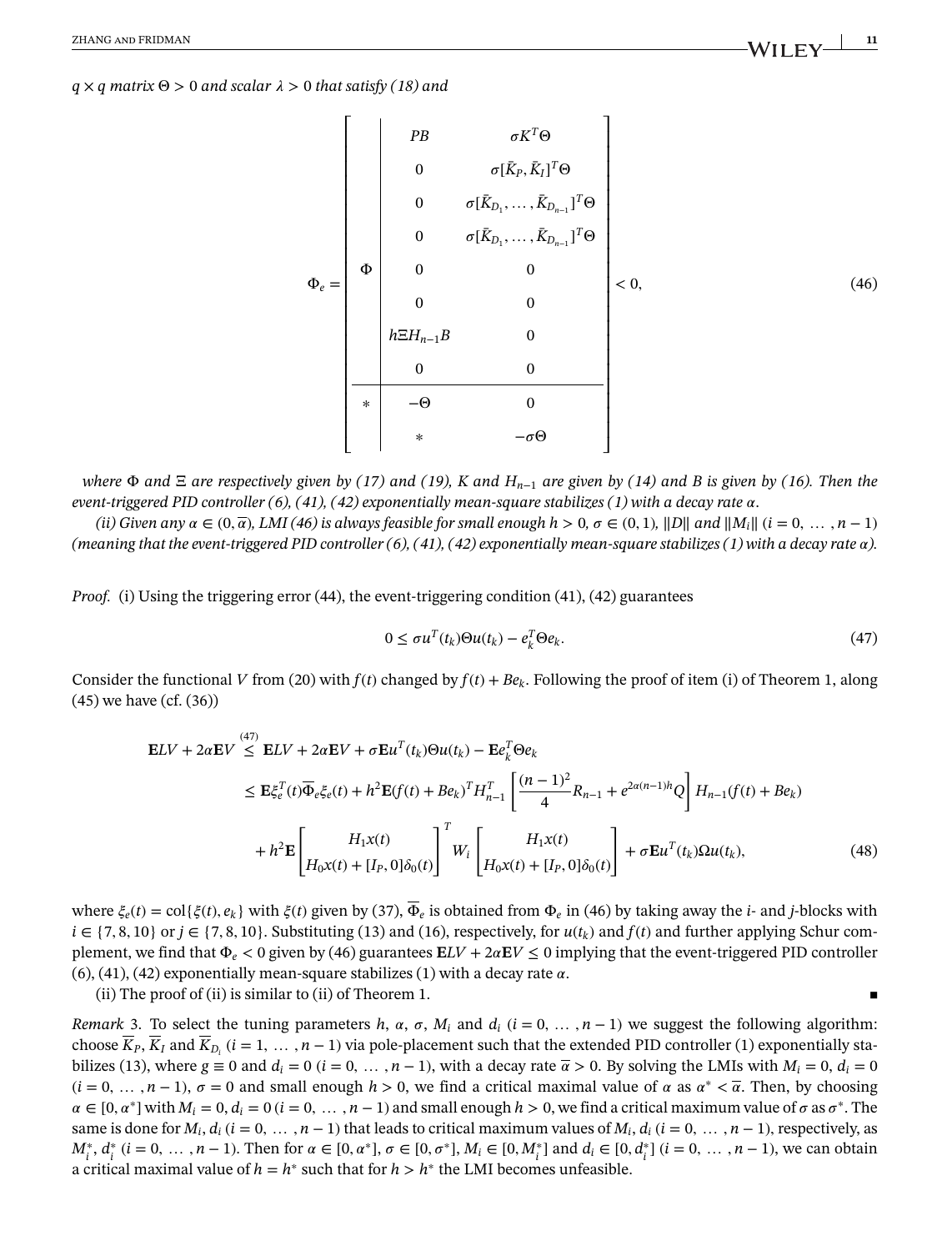# **4** *L***2-GAIN ANALYSIS**

The direct Lyapunov method is applicable not only to the stability but also to the performance analysis,<sup>9</sup> for example, *L*2-gain analysis. In this section, we consider *L*2-gain analysis of the perturbed systems, namely (cf. (43))

$$
dy^{(n)}(t) = \left[\sum_{i=0}^{n-1} a_i y^{(i)}(t) + b\hat{u}_k + b_v v(t) + g(t, y^{(0)}(t), \dots, y^{(n-1)}(t))\right] dt + \sum_{i=0}^{n-1} d_i y^{(i)}(t) dw(t), \quad t \in [t_k, t_{k+1}), \quad k \in \mathbb{N}_0, \quad (49)
$$

where  $b_v \in \mathbb{R}^{p \times p_v}$  is a constant matrix and  $v(t) \in \mathbb{R}^{p_v}$  is the external disturbance in  $L_2[0, \infty)$ .

The system (49) under the event-triggered PID control (3), (41), (42) has the form:

$$
dx(t) = [f(t) + Be_k + B_v v(t)]dt + Dx(t)dw(t), \quad t \in [t_k, t_{k+1}), \quad k \in \mathbb{N}_0,
$$
\n(50)

where  $x(t)$  is given by (14),  $f(t)$ ,  $B$  and  $D$  are given by (16) and

$$
B_{\nu} = \text{col}\{0_{(n-1)p \times p_{\nu}}, b_{\nu}, 0_{p \times p_{\nu}}\}.
$$
\n(51)

Consider next the controlled output

$$
z(t) = Cx(t) + C_v v(t), \quad z(t) \in \mathbb{R}^l,
$$
\n
$$
(52)
$$

where  $C \in \mathbb{R}^{l \times (n+1)p}$  and  $C_v \in \mathbb{R}^{l \times p_v}$  are constant matrices. For a prechosen  $\gamma > 0$  we introduce the following performance index:

$$
J = \int_0^\infty \left[ z^T(t)z(t) - \gamma^2 v^T(t)v(t) \right] dt.
$$
 (53)

We seek conditions that will lead to  $EJ \le 0$  for all  $x(t)$  satisfying (50) with the zero initial condition  $x(0) = 0$  and for all  $0 \neq v \in L_2[0,\infty)$ . In this case the system (50), (52) has  $L_2$ -gain less than or equal to  $\gamma$ . Moreover, if the system (50) with  $v \equiv 0$  is exponentially mean-square stable, then the system (50) is internally exponentially mean-square stable.

**Lemma 3.**  $9$  *Given*  $\alpha \ge 0$  *and*  $\gamma > 0$ , let for *V* given by (20) the following inequality holds along the solutions of (50):

$$
\mathbf{E}LV + 2\alpha\mathbf{E}V + \mathbf{E}\mathbf{z}^{T}(t)\mathbf{z}(t) - \gamma^{2}\mathbf{v}^{T}(t)\mathbf{v}(t) < 0 \quad \forall 0 \neq \mathbf{v}(t) \in \mathbb{R}^{p_{\nu}} \text{ and } \forall t \geq 0. \tag{54}
$$

*If* (54) holds with  $\alpha = 0$ , then the system (50), (52) has L<sub>2</sub>-gain less than or equal to  $\gamma$ . Moreover, if (54) holds with  $\alpha > 0$ , then *the system (50) is internally exponentially mean-square stable with a decay rate*  $\alpha$ .

Based on Lemma 3, we now present the following LMI conditions:

**Theorem 3.** *Consider the stochastic nonlinear system (1) with an additive external disturbance v*(*t*) *under the event-triggered PID controller (6), (41), (42) leading to system (50), and the controlled output (52). Given*  $\overline{K}_P$ *,*  $\overline{K}_I$  *and*  $\overline{K}_{D_i}$  *(<i>i* = 1, …, *n* − 1) *let the extended PID controller (3) exponentially stabilizes (1), where*  $g \equiv 0$  *and*  $d_i = 0$  *(* $i = 0, \ldots, n-1$ *), with a decay rate*  $\overline{\alpha} > 0$ .

(i) Given tuning parameters  $h > 0$ ,  $\alpha \in (0, \overline{\alpha})$ ,  $\sigma \in [0, 1)$  and  $\gamma > 0$ , and  $p \times p$  matrices  $M_i$  ( $i = 0, \ldots, n - 1$ ), let there exist  $(n+1)p \times (n+1)p$  matrix  $P > 0$ ,  $2p \times 2p$  matrices  $W_0 > 0$ ,  $p \times p$  matrices  $W_i > 0$ ,  $R_i > 0$   $(i = 1, ..., n-1)$ ,  $Q > 0$ ,  $F_1 > 0$ *and*  $F_2 > 0$ ,  $q \times q$  *matrix*  $\Theta > 0$  *and scalar*  $\lambda > 0$  *that satisfy (18) and* 

$$
\Phi_{L_2} = \begin{bmatrix}\nP_{B_v} & C^T \\
0_{(2n+2)p \times p_v} & 0_{(2n+2)p \times p_l} \\
h \Xi H_{n-1} B_v & 0_{p_v \times p_l} \\
0_{2(p+q) \times p_v} & 0_{2(p+q) \times p_l} \\
\hline\n\ast & -\gamma^2 I_v & C_v^T \\
\hline\n\ast & -I_l\n\end{bmatrix} < 0,
$$
\n(55)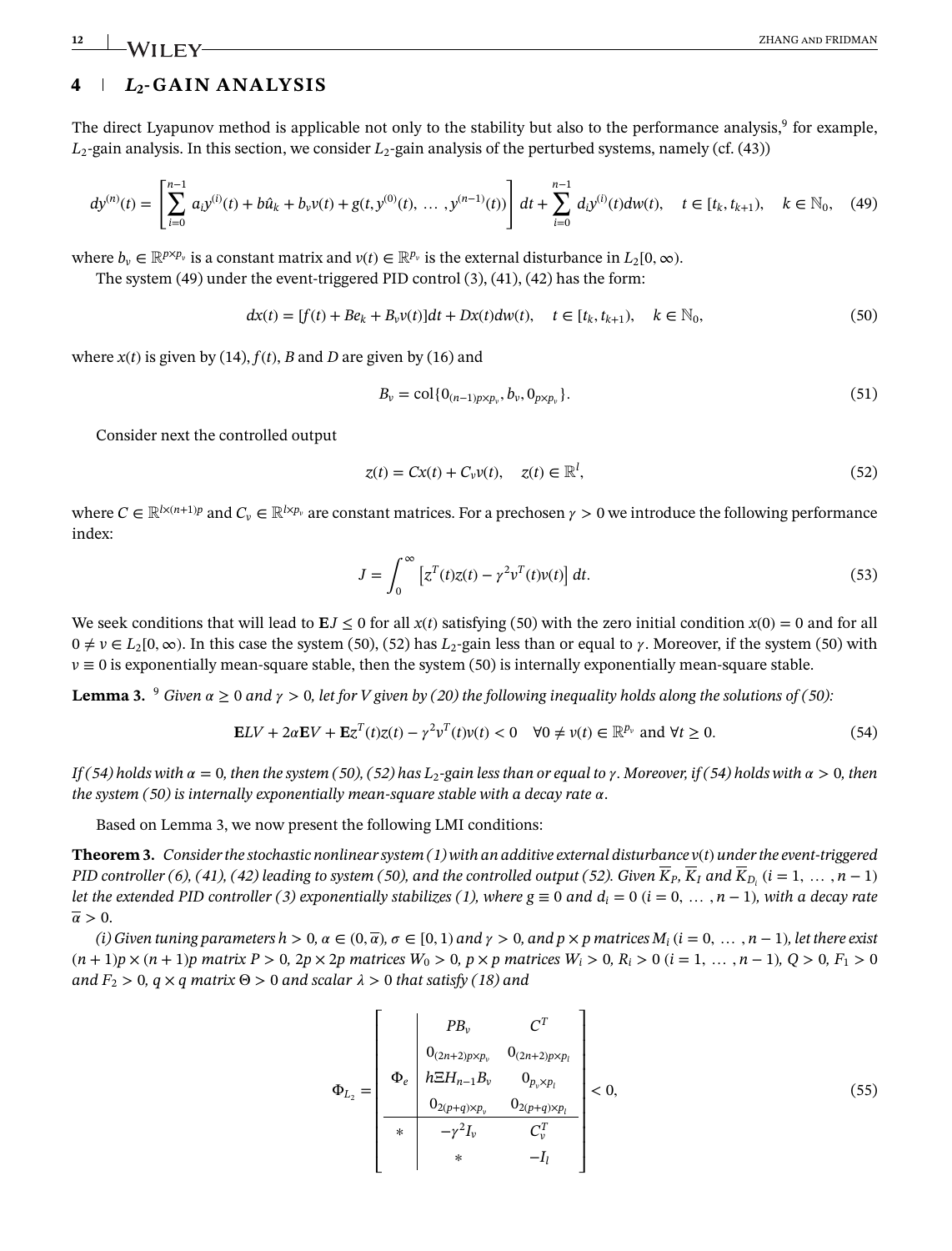**TABLE 1** Maximum value of *h* via linear matrix inequalities

|                                     | <b>Example 1</b> |       |       | <b>Example 2</b> |       |       | Example 3 |       |       |
|-------------------------------------|------------------|-------|-------|------------------|-------|-------|-----------|-------|-------|
| $d_1$                               | $\bf{0}$         | 0.2   | 0.5   | $\bf{0}$         | 0.2   | 0.5   | $\bf{0}$  | 0.01  | 0.02  |
| Selivanov and Fridman <sup>15</sup> | 0.0047           |       |       |                  |       |       |           |       |       |
| Selivanov and Fridman <sup>16</sup> | 0.019            |       |       |                  |       |       |           |       |       |
| Corollary 1                         | 0.019            |       |       | 0.105            |       |       | 0.084     |       |       |
| Theorem 1                           | 0.019            | 0.012 | 0.002 | 0.105            | 0.910 | 0.055 | 0.084     | 0.070 | 0.001 |

*where*  $H_{n-1}$ , Ξ, Φ<sub>*e*</sub> and B<sub>*v*</sub> are respectively given by (14), (19), (46), and (51), and C and C<sub>*v*</sub> are given by (52). Then the *event-triggered PID controller (6), (41), (42) exponentially mean-square stabilizes (1) with a decay rate*  $\alpha$ , and the system *(50), (52) has L*<sub>2</sub>-gain less than or equal to  $\gamma$ .

*(ii) Given any*  $\alpha \in (0, \overline{\alpha})$ *, LMI* (55) is always feasible for small enough  $h > 0$ ,  $\sigma \in (0, 1)$ ,  $\frac{1}{\gamma} > 0$ ,  $||D||$  and  $||M_i||$ (*i* = 0*,* … *, n* − 1) *(meaning that the event-triggered PID controller (6), (41), (42) exponentially mean-square stabilizes (1) with a decay rate*  $\alpha$ *).* 

# **5 EXAMPLES**

To illustrate the efficiency, we present three examples including a servo positioning system.

**Example 1.** Consider system (1) with

$$
a_0 = 0, \quad a_1 = -8.4, \quad b = 35.71, \quad g \equiv 0. \tag{56}
$$

The system is not stable if  $u = 0$ . The PID controller (3) with

$$
\overline{K}_P = -10, \quad \overline{K}_I = -40, \quad \overline{K}_{D_1} = -0.65. \tag{57}
$$

stabilizes system (1) with (56) for small enough stochastic perturbations. Let  $\alpha = 5$  be the desired decay rate. In the deterministic case (i.e.,  $d_0 = d_1 = 0$ ), LMIs of Corollary 1 and Selivanov and Fridman<sup>16</sup> lead to the same result which is larger than that via Selivanov and Fridman.<sup>15</sup> In the stochastic case, LMIs of Theorem 1 with  $d_0 = 0$  and different values of  $d_1$ lead to efficient results (see Table 1).

Consider now system (1) with (56) under the event-triggered PID control. For  $h = 0.005$ ,  $d_0 = 0$  and  $d_1 = 0.2$ , LMI of Theorem 2 is feasible for a maximum value of  $\sigma = 0.074$ . Sampled-data control requires to transmit  $1/h + 1 = 201$  control signals during 1 s of simulations. By performing numerical simulations with 10 randomly chosen initial conditions ||*x*(0)||<sup>∞</sup> ≤ 1 where we applied Euler-Maruyama method27 using a step size 10*dt* with *dt* = 10<sup>−</sup>6, the event-triggered control requires to transmit on average 63.95 control signals. Thus, the even-triggering mechanism (41), (42) reduces the number of transmitted control signals by almost 69%.

**Example 2.** (Chain of three integrators). Consider system (1) with

$$
a_i = 0, \quad i = 0, 1, 2, \quad b = 1, \quad g \equiv 0. \tag{58}
$$

Using the pole placement, we find that for (3) with

$$
\overline{K}_P = -6.026, \quad \overline{K}_I = -1.716, \quad \overline{K}_{D_1} = -7.91, \quad \overline{K}_{D_2} = -4.6,\tag{59}
$$

the eigenvalues of *A* + *BK* are −1, −1*.*1, −1*.*2 and −1*.*3. Therefore, the PID controller (3) with (59) stabilizes system (1) with (58) for small enough stochastic perturbations.

Let  $\alpha = 0.2$ ,  $d_0 = d_2 = 0$ . For different values of  $d_1$ , the maximum values of *h* that preserve the exponential stability are presented in Table 1. It is clear that LMIs of Corollary 1 and Theorem 1 lead to efficient results whereas Selivanov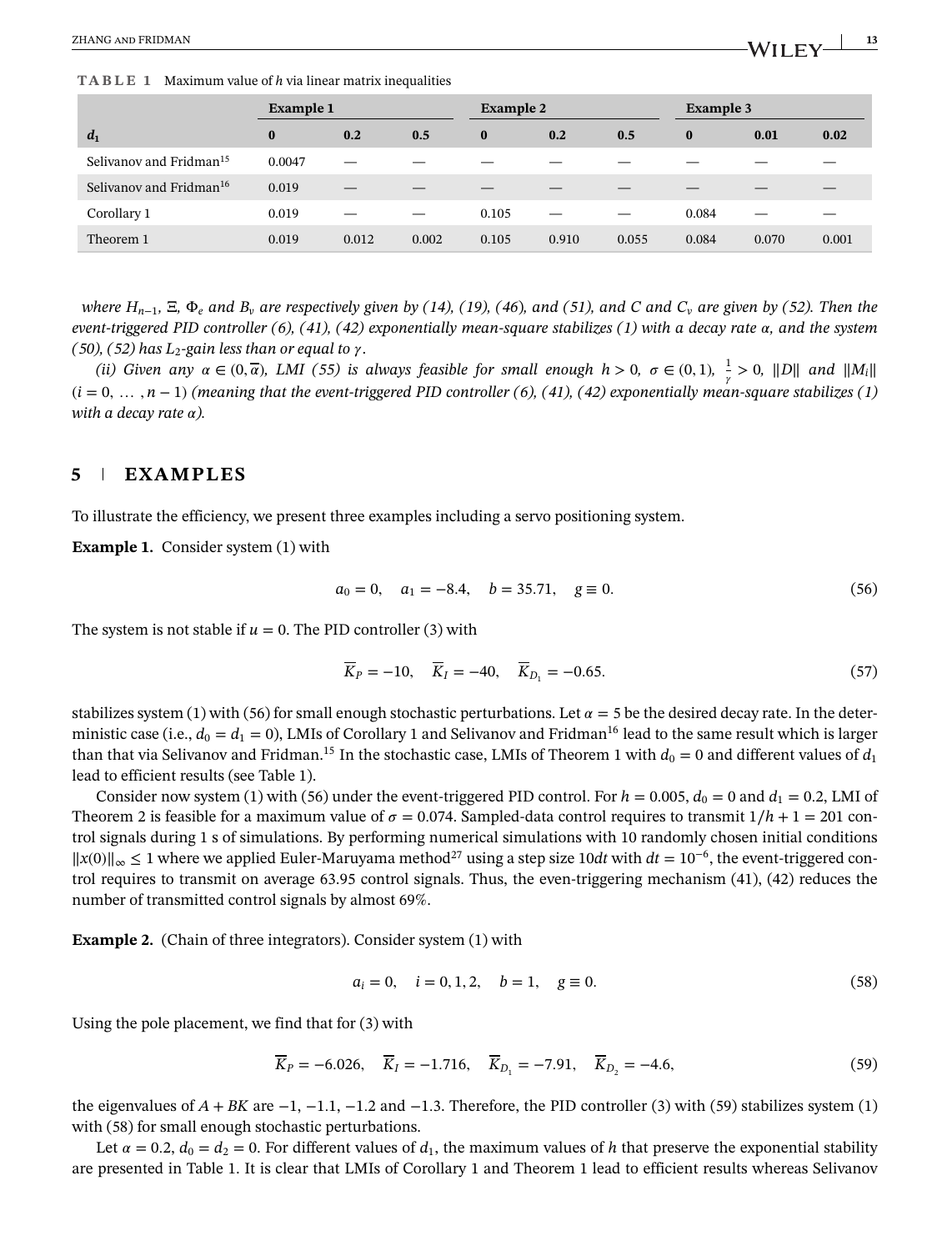and Fridman<sup>15,16</sup> fail. For  $h = 0.04$  and  $d_1 = 0.2$ , LMIs of Theorem 2 are feasible for a maximum value of  $\sigma = 0.119$ . We next perform numerical simulations with 10 randomly chosen initial conditions ||*x*(0)||<sup>∞</sup> ≤ 1 by using Euler–Maruyama method<sup>27</sup> with a step size 10*dt* and  $dt = 10^{-6}$ . One can find that the event-triggered control requires to transmit on average 96.8 control signals during 10 seconds. Note that the number of transmissions for the sampled-data control is given by 10∕*h* + 1 = 251. Thus, the event-triggering mechanism (41), (42) reduces the number of transmitted control signals by over 61%.

**Example 3.** Consider the servo positioning system with a stochastic perturbation<sup>28,29</sup>

$$
\theta_1 dy^{(1)}(t) = [-\theta_4 y^{(1)}(t) + u(t) - F(y^{(1)}(t)) + b_v v(t)]dt + d_1 y^{(1)}(t)dw(t),
$$
\n(60)

where  $F(\dot{y}(t)) = \theta_2 \tanh(700\dot{y}(t)) + \theta_3[\tanh(15\dot{y}(t)) - \tanh(1.5\dot{y}(t))], y(t)$  is the motor rotation angle,  $u(t)$  is the control input and  $w(t)$  is the load disturbance. Set  $[\theta_1, \theta_2, \theta_3, \theta_4] = [0.0025, 0.02, 0.01, 0.205]$ . Following the previous modeling, the system (60) under an event-triggered PID control can be written in the form of (45) with

$$
A = \begin{bmatrix} 0 & 1 & 0 \\ 0 & -\frac{\theta_4}{\theta_1} & 0 \\ 1 & 0 & 0 \end{bmatrix}, \quad A_1 = \begin{bmatrix} 0 \\ 0 \\ 1 \end{bmatrix}, \quad B = \begin{bmatrix} 0 \\ \frac{1}{\theta_1} \\ 0 \end{bmatrix}, \quad B_\nu = \begin{bmatrix} 0 \\ b_\nu \\ 0 \end{bmatrix}, \quad D = \begin{bmatrix} 0 & 0 & 0 \\ 0 & \frac{d_1}{\theta_1} & 0 \\ 0 & 0 & 0 \end{bmatrix}
$$

and with  $g = -F(y(t))$ . Note that the latter nonlinearity satisfies (2) with  $M_0 = 0$  and  $M_1 = 14.13$ . Moreover, the controlled output is given by (52) with  $C = [1, 0, 0]$  and  $C_v = 2$ . The PID controller (3) with

$$
\overline{K}_P = -0.4980, \quad \overline{K}_I = -0.0255, \quad \overline{K}_{D_1} = -0.270,\tag{61}
$$

exponentially stabilizes the system (60).

Set  $\alpha = 0.1$  and  $d_0 = 0$ . For different values of  $d_1$  and  $b_v = 0$ , LMIs of Corollary 1 and Theorem 1 lead to efficient results in Table 1. For  $h = 0.05$ ,  $d_1 = 0.01$  and  $b_v = 0$ , LMIs of Theorem 2 are feasible for a maximum value of  $\sigma = 0.04$ . Sampled-data control requires to transmit  $5/h + 1 = 101$  control signals during 5 s. By performing numerical simulations with 10 randomly chosen initial conditions  $||x(0)||_{\infty} \le 1$  where we applied Euler–Maruyama method<sup>27</sup> using a step size 10*dt* with  $dt = 10^{-6}$ , the event-triggered control requires to transmit on average 32.6 control signals. Thus, the even-triggering mechanism (41), (42) reduces the number of transmitted control signals by over 67%. Moreover, for  $h = 0.02$ ,  $d_1 = 0.01$ ,  $b_v = 1$  and  $\sigma = 0.04$ , by LMIs of Theorem 3 a minimum value of  $\gamma = 2.02$  is obtained.

# **6 CONCLUSIONS**

In this paper, sampled-data implementation of extended PID control using delays has been presented for the *n*th-order stochastic nonlinear systems. We have employed an event-triggering condition that allows to reduce the number of sampled control signals used for stabilization and have studied *L*2-gain analysis. The suggested method may be useful for delay-induced consensus in multi-agent systems under an extended PID control. This may be a topic for the future research.

## **ACKNOWLEDGEMENTS**

This work was supported by Israel Science Foundation (Grant No. 673/19) and by the Planning and Budgeting Committee (PBC) Fellowship from the Council for Higher Education, Israel, and Section 3 (event-triggered PID control) was supported by the Ministry of Science and Higher Education of the Russian Federation (Grant No. 075-15-2021-573).

# **DATA AVAILABILITY STATEMENT**

Data sharing not applicable to this article as no datasets were generated or analyzed during the current study.

## **ORCID**

*Jin Zhang* <https://orcid.org/0000-0002-6043-309X>